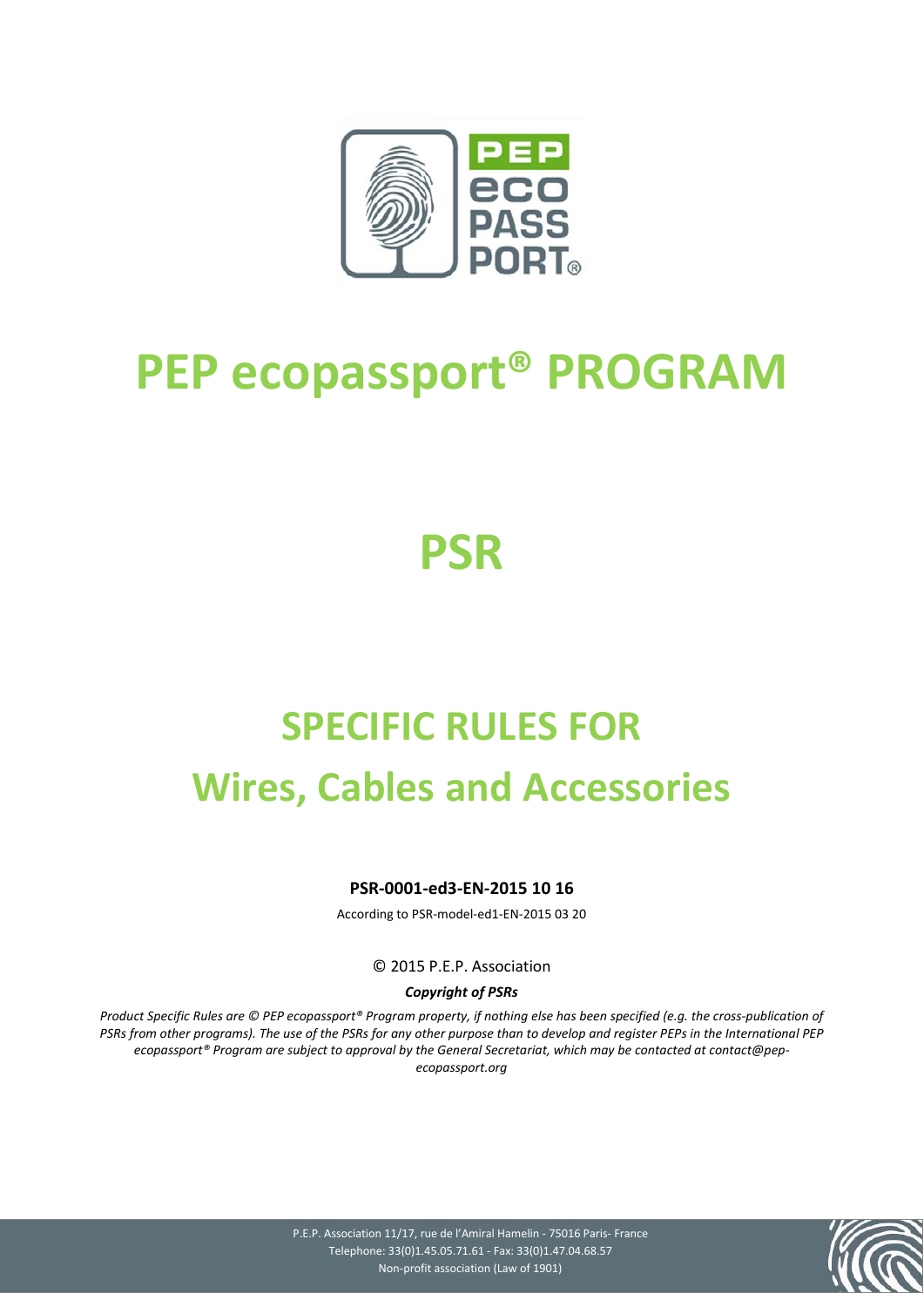## Contents

| 1.   | $\overline{3}$ |
|------|----------------|
| 2.   |                |
| 3.   |                |
| 3.1. |                |
| 3.2. |                |
| 4.   |                |
| 4.1. |                |
| 4.2. |                |
| 5.   |                |
| 5.1. |                |
| 5.2. |                |
| 6.   |                |
| 6.1. |                |
| 6.2. |                |
| 7.   |                |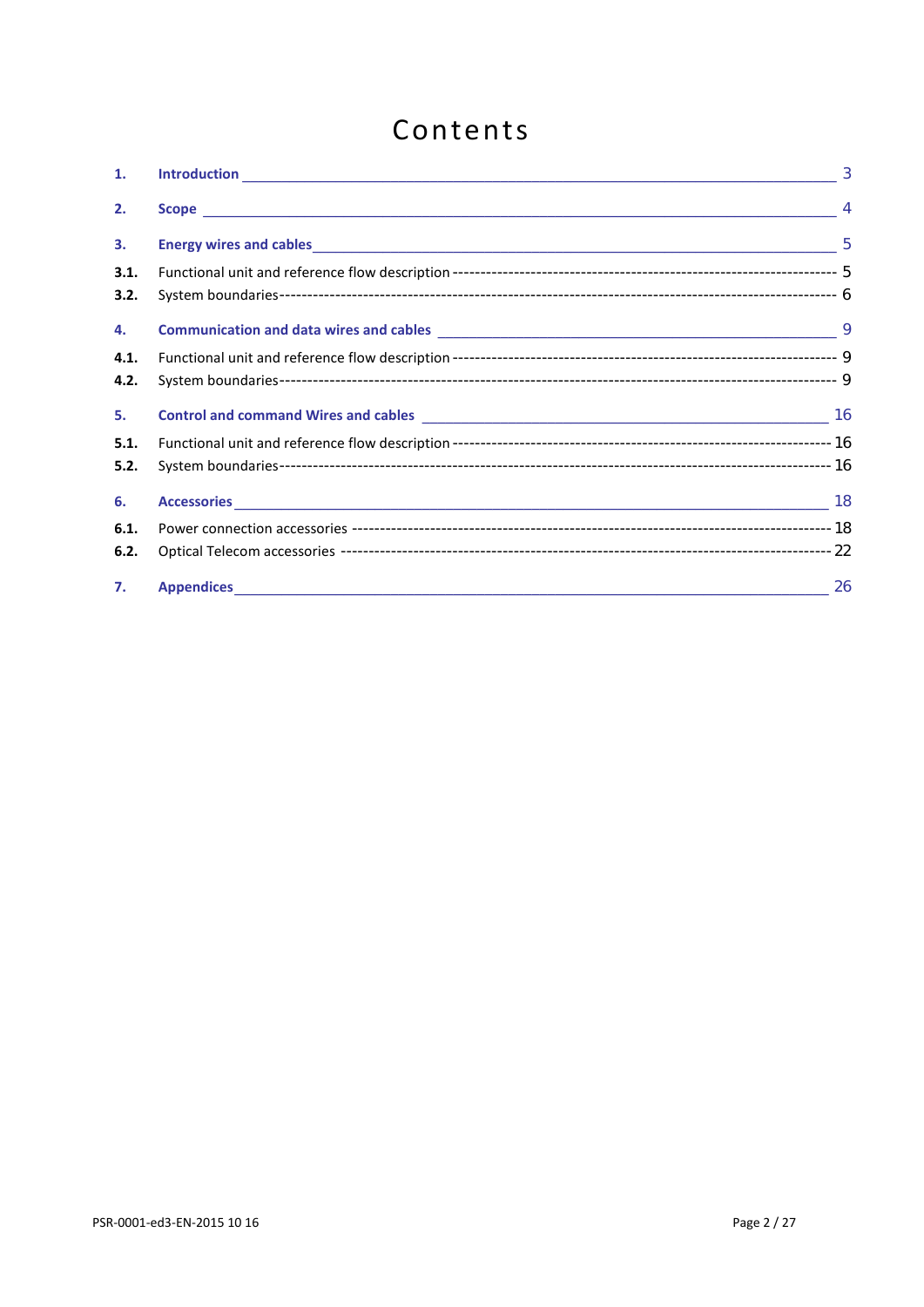### <span id="page-2-0"></span>**1 . Introduction**

This reference document complements and explains the Product Category Rules (PCR) for Product Environmental Profile (PEP) defined by the PEP ecopassport® program (PEP-PCR-ed3-EN-2015 04 02), available at [www.pep-ecopassport.org\)](http://www.pep-ecopassport.org/).

It defines the additional requirements applicable to "Wires, Cables and Accessories". Compliance with these requirements is necessary to:

- Qualify the environmental performance of these products on an objective and consistent basis,
- Publish PEPs compliant with the PEP ecopassport® program and international reference standards.<sup>[1](#page-2-1)</sup>

This reference document was drawn up in compliance with the open, transparent rules of the PEP ecopassport® program with the support of stakeholders and professionals in the "Wires, Cables and Accessories" market.

| PEP<br>eco<br><b>PASS</b><br><b>PORT</b> | www.pep-ecopassport.org                                                                                                                                                                          |
|------------------------------------------|--------------------------------------------------------------------------------------------------------------------------------------------------------------------------------------------------|
| <b>PSR</b><br>reference                  | PSR0001-ed3-EN-2015 10 16                                                                                                                                                                        |
| Critical review                          | The third-party Critical review was carried out by Solinnen.<br>The declaration of conformity published on 2015/08/05 can be found in the<br>Appendices.                                         |
| Availability                             | The Critical review report is available on request from the P.E.P. Association<br>contact@pep-ecopassport.org                                                                                    |
| Scope of validity                        | The critical review report and the declaration of conformity remain valid for 5 years<br>or until the PEP Drafting Rules, or the normative reference texts to which they refer,<br>are modified. |

 $\overline{a}$ 

<span id="page-2-1"></span> $1$  ISO 14025, ISO 14040 and ISO 14044 standards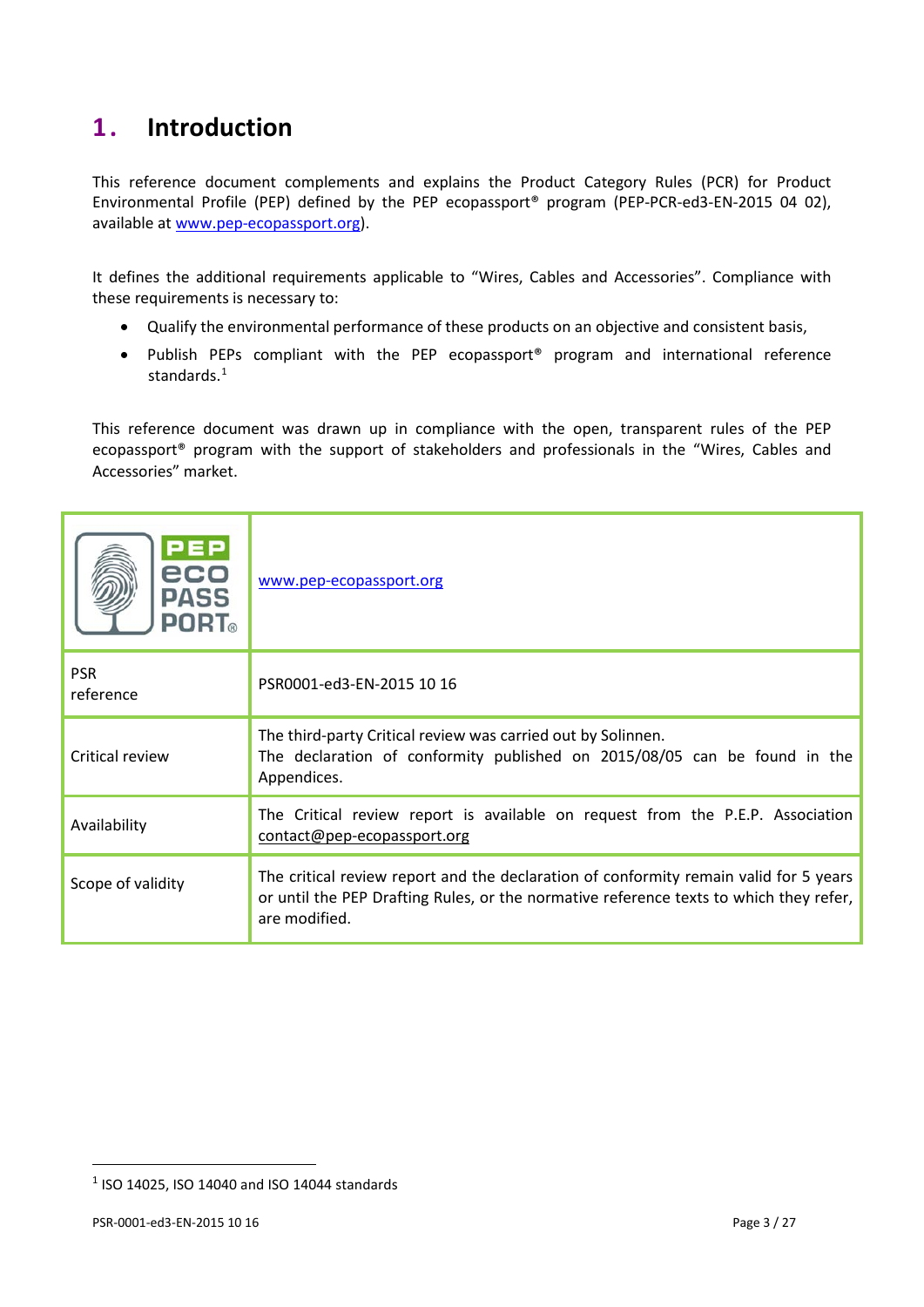### <span id="page-3-0"></span>**2 . Scope**

In accordance with the general instructions of the PEP ecopassport<sup>®</sup> program (PEP-General instructionsed4-EN-2015 04 02) and in addition to the PCR, "Product Category Rules", (PEP-PCR-ed3-EN-2015 04 02) of the PEP ecopassport® eco-declaration program, this document sets out the specific rules for "Wires, Cables and Accessories" and defines the product specifications to be adopted by manufacturers in the development of their PRODUCT ENVIRONMENTAL PROFILES (PEP) particularly with regard to:

- The technology and its type of application,
- The conventional reference lifetime taken into account for the Life Cycle Assessment (LCA),
- The conventional use scenarios to be adopted during the product use stage.

It covers the use, installation and end of life stages. In the "Wires, Cables and Accessories" category, there are four types of products:

- Power transmission wires and cables,
- Communication and data wires and cables, which may have metal or optical fiber conductors,
- Control and command wires and cables, which can have metal or fiber optical conductors,
- Power and telecom accessories.

To avoid any confusion with the PSR-005 ("Electrical switchgear and controlgear solutions), the accessories for energy networks and the accessories for telecom networks included in that Product Specific Rules document are

- Low voltage:
	- o Junctions and shunts.
- Medium voltage:
	- o Cable terminations,
	- o Medium voltage separable connectors and plug-in bushings,
	- o Medium voltage, taped, injected, heat shrinkable junctions and shunts for dry or paper insulated cables,
	- o Medium voltage prefabricated junctions for insulated dry cables.
- High and very high voltage:
	- o Cable terminations, junctions.
	- Networks Telecom Accessories.
		- o Optical network telecom accessories

The rules have been developed by the SYCABEL, professional organization of French cable, wire and connection equipment manufacturers, according to the procedures for openness and public access established by the PEP ecopassport® program. This specification document is primarily intended for:

- Environment and/or product managers,
- LCA experts in companies, in charge of PEP development,
- Verifiers in charge of PEP conformity assessment in accordance with the defined rules.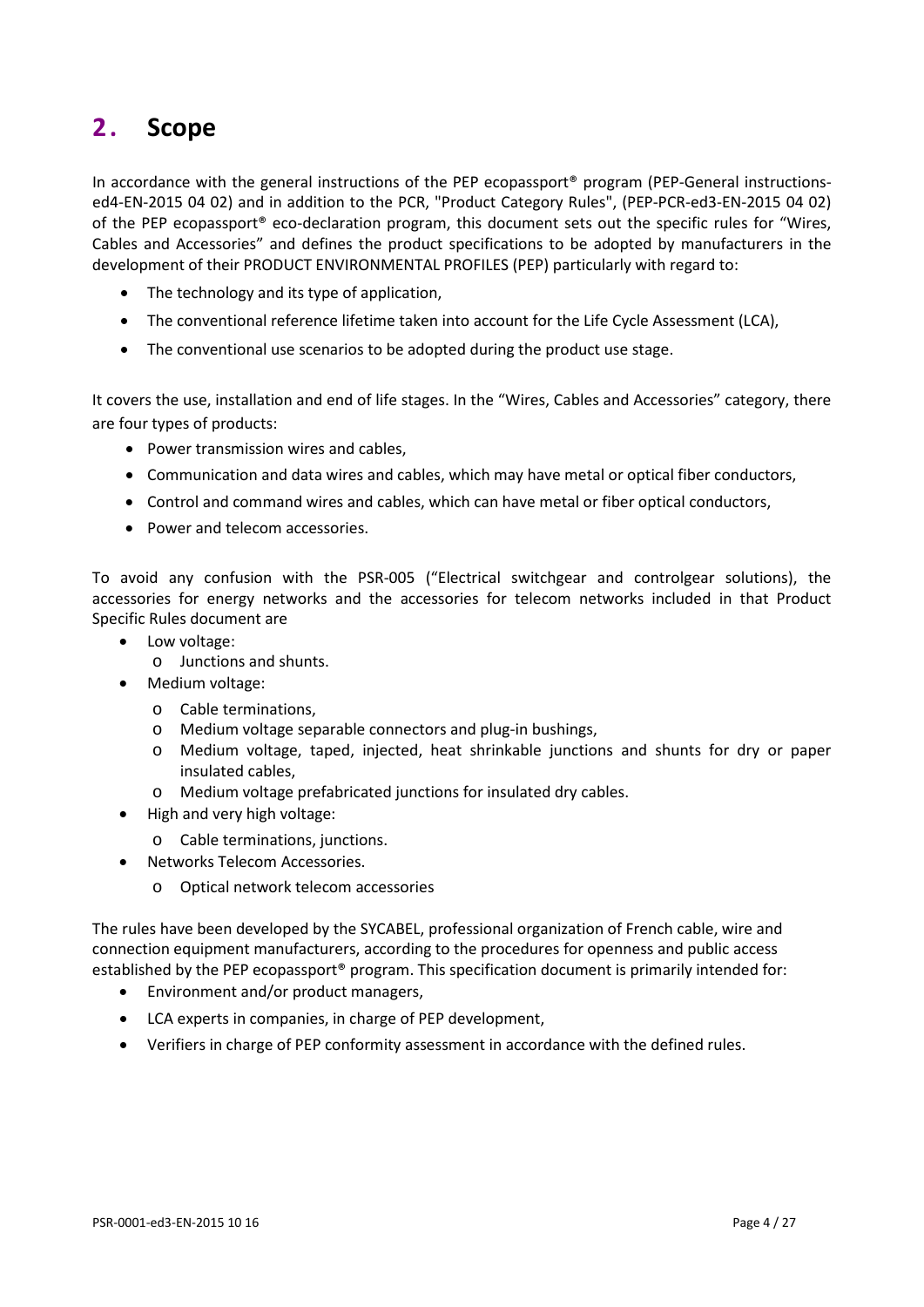### <span id="page-4-0"></span>**3 . Energy wires and cables**

### <span id="page-4-1"></span>**3.1.** Functional unit and reference flow description

This section specifies for energy wires and cables the section 2.1 "Functional unit and reference flow description" of the PCR (PEP-PCR-ed3-EN-2015 04 02), in order to provide a more precise definition of the functional unit for this product category.

In order to define the functional unit for energy wires and cables, the manufacturers shall use the following sentence:

*« To transmit energy expressed for 1A over a distance of 1 km during X years and a Y% use rate, in accordance with the relevant standards* (mention the relevant standards or refer the product technical data sheet)*.*

*Lifetime and use rate correspond to the application Z as defined in the table given in Appendix 1 of the specific rules for wire, cables and accessories. »*

The determination of the numbers X of years depends on the application and is explained in the section 3.2.2 "Use stage".

According to the functional unit definition, the different life cycle stages are not proportional to the same input parameters:

- The manufacturing, distribution and end of life stages are proportional to the studied cable length (1 km),
- The use stage is proportional to the cable length studied (1 km) as well as the intensity carried. As detailed in paragraph 3.2.2.2, on account of the wide possible range of these products use for a given application, and to ensure the PEP comparability, the impact of the use stage shall be calculated for 1A.

Therefore, in the table with the environmental impacts, the column "Total" represents the environmental impact of the reference flow fulfilling the functional unit. The total cable impact installed shall be calculated by the PEP user according to his own use scenario. Moreover, the insert below shall be completed and included in the PEP, to ensure clarity and transparency for the user.

This PEP has been drawn up considering the following parameters:

- 1 km for manufacturing, distribution and end of life stages,
- 1 km and 1A for the use stage.

The potential impact of use stage shall be calculated by the PEP user considering the real amperage through the product during the use by multiplying the impact by the square of the intensity. This PEP is valid in the intensity range taking into account the maximum allowable intensity.

If the intensity range is related to the installation conditions of the product, they shall be specified in the insert.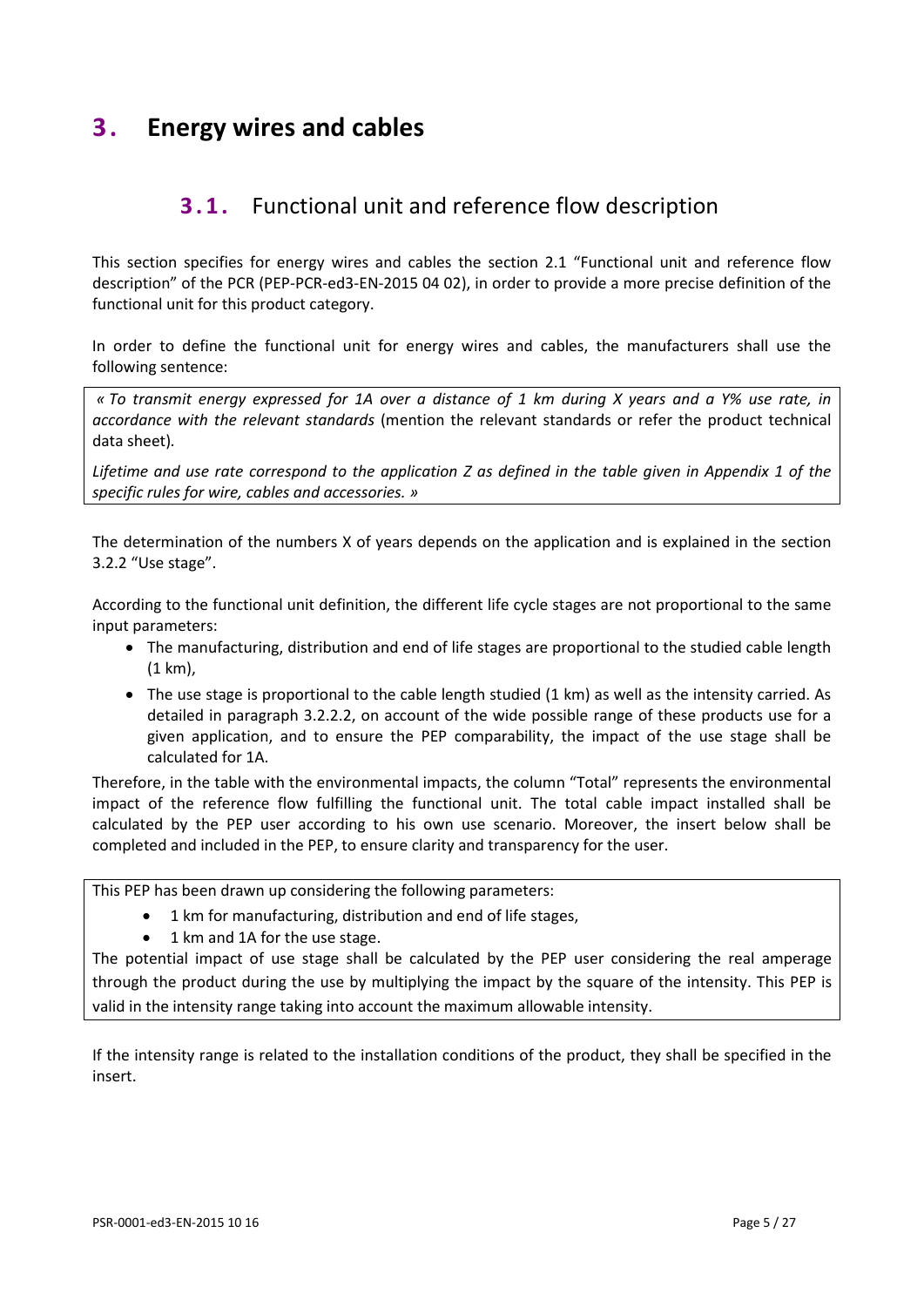### <span id="page-5-0"></span>**3.2.** System boundaries

As described in the "Product Category Rules", the following life cycle stages shall be included:

- The manufacturing stage as described in paragraph 2.2.3 of the "Product Category Rules",
- The distribution stage as described in paragraph 2.2.4 of the "Product Category Rules",
- The installation stage as described in paragraph 2.2.5 of the "Product Category Rules",
- The use stage as described in paragraph 2.2.6 of the "Product Category Rules",
- The end of life stage as described in paragraph 2.2.7 of the "Product Category Rules".

The following sections complete, for installation, use and end life stages, the respective sections 2.2.5, 2.2.6 and 2.2.7 of the "Product Category Rules" (PEP-PCR-ed3-EN-2015 04 02) for energy wires and cables.

### **3.2.1.** Installation stage

This section specifies the section 2.2.5 "Installation stage" of the "Product Category Rules" for the energy wire and cable category. Concerning energy wires and cables, and considering the wide range of possible installation of these products, installation processes are excluded from the system boundaries. This extended cut-off rule does not exclude the respect of the other requirements from the "Product Category Rules" (PEP-PCR-ed3-EN-2015 04 02), such as considering the packaging treatment, or waste from the installation stage (manufacturing, transportation and end of life of waste).

Below the environmental impact table, it shall be mentioned that the impact concerning the product installation processes should be completed by the PEP user.

### **3.2.2.** Use stage

This section specifies the section 2.2.6 "Use stage" of the "Product Category Rules" for energy wire and cable category by setting the assumptions for the calculation of the use stage impact.

Concerning energy wires and cables, the product use stage impact is important even sometimes predominant over the product total life cycle. Therefore, the product life cycle impact depends strongly on the assumptions made at use stage.

The use stage impact depends on choices regarding:

- The product reference lifetime.
- The product use rate,
- The linear conductor resistivity,
- The current intensity through the conductor.

To ensure PEP comparability, different assumptions were set for these four parameters.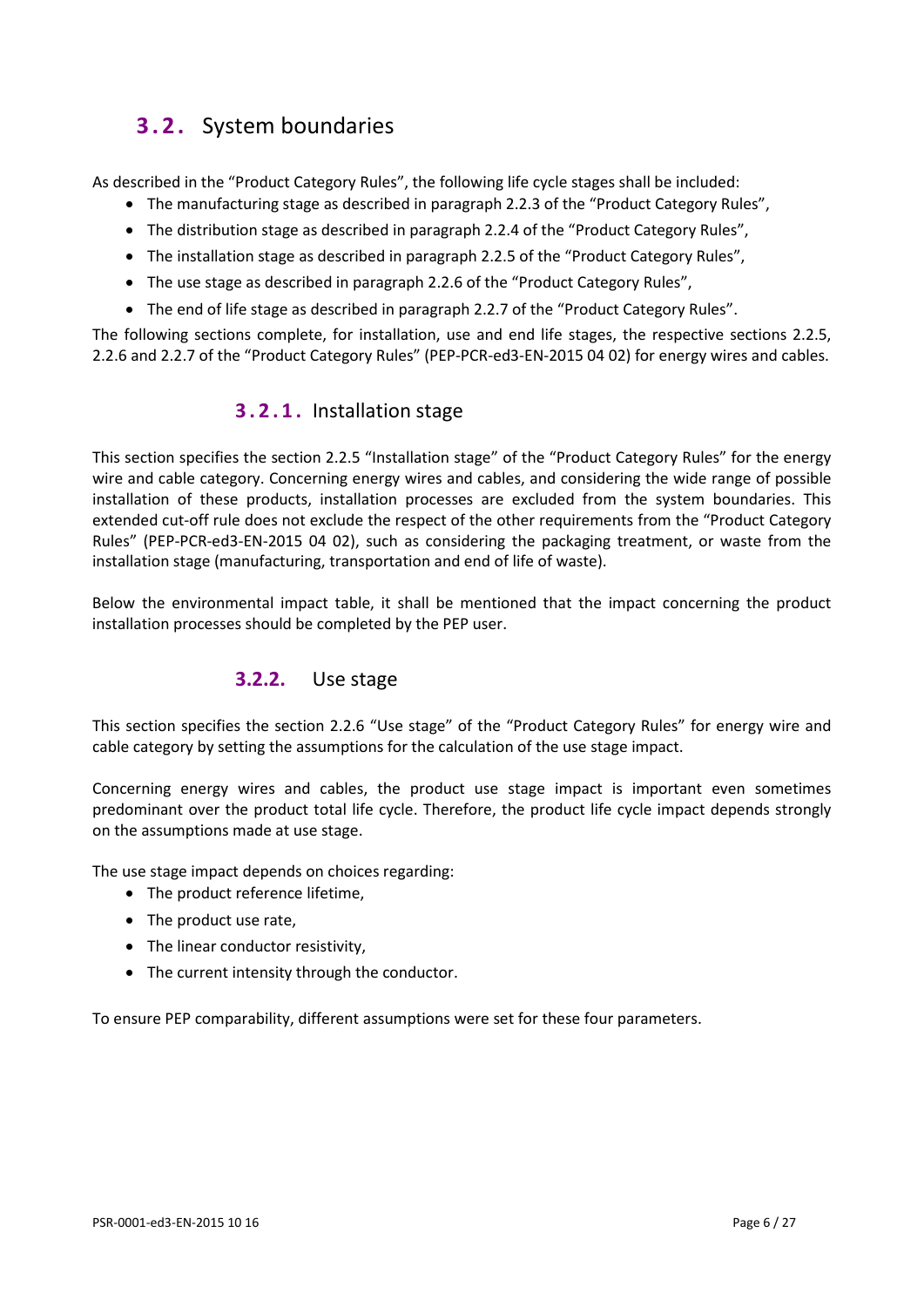### 3.2.2.1. Reference lifetime and use rate

Reference lifetime and use rate of energy wires and cables were consensually determined by all the technical experts of the profession for the different possible application areas. This hypothetical reference lifetime is always assumed to smaller than the average real lifetime of the product.

Any wire or cable, according to standards to which it corresponds to, belongs to a single application. The table given in Appendix 1 includes the different fields of application covered for wires and cables, and specifies the product reference lifetime and use rate leading to the use time to take into account in the calculations.

In the exceptional case an application is not described in the table in the appendix, and to ensure the PEP comparability, a 5-year lifetime with a 100% use rate shall be considered by default. Moreover, a request to update the Product Specific Rules for "Wires, Cables and Accessories" shall be made to the Technical Committee of the PEP Association for adding an application with a reference lifetime and use rate.

### 3.2.2.2. Linear resistivity and intensity

For energy transmission products, energy consumption results in losses by Joule effect, over the use time:

$$
E = ZxI^2x\Delta t
$$

Where:

Z: linear resistivity of the cable in  $\Omega$ /km I: current in A ∆t : use time in s

Concerning energy wires and cables, because of the wide and various possible uses of these products for a given application, and to ensure the PEP comparability, the functional unit is expressed for a current of 1 A.

The determination of the exact use impact shall be carried out by the PEP users, depending on the product use context and using the impact calculated for 1A.

Concerning the linear resistivity of the conductor, it shall be, in order of preference, corresponding to an increasing resistivity:

- Either be measured according to the protocol of Appendix A of the standard IEC 60228 ("Conductors of insulated cables"),
- Either refer to the resistivity specified in the standard quoted in the functional unit,
- Either refer to the maximum value of the conductors at 20° C in IEC 60228 standard "Conductors of insulated cables".

This rule allows expressing the losses by Joule effect in the cable during use stage regardless of the use scenario knowledge of end charge specific to each PEP user and thus ensures PEP comparability.

Energy consumption during use stage is then expressed in J. $km^{-1}.A^{-2}$  or equivalent unit, considering that the functional unit is given for 1A and for a length of 1 km of cable.

[1] E [J.km<sup>-1</sup>.A<sup>-2</sup>] = Z [Ω.km<sup>-1</sup>] x | [A<sup>2</sup>] x 
$$
\Delta t
$$
 [s]

Thus, by multiplying by the square of the intensity and the actual length of the circuit, the PEP user gets the consumption by Joule effect over the considered use time.

Example: length= 10 km and average current I= 15A, the loss is then 225xRx∆t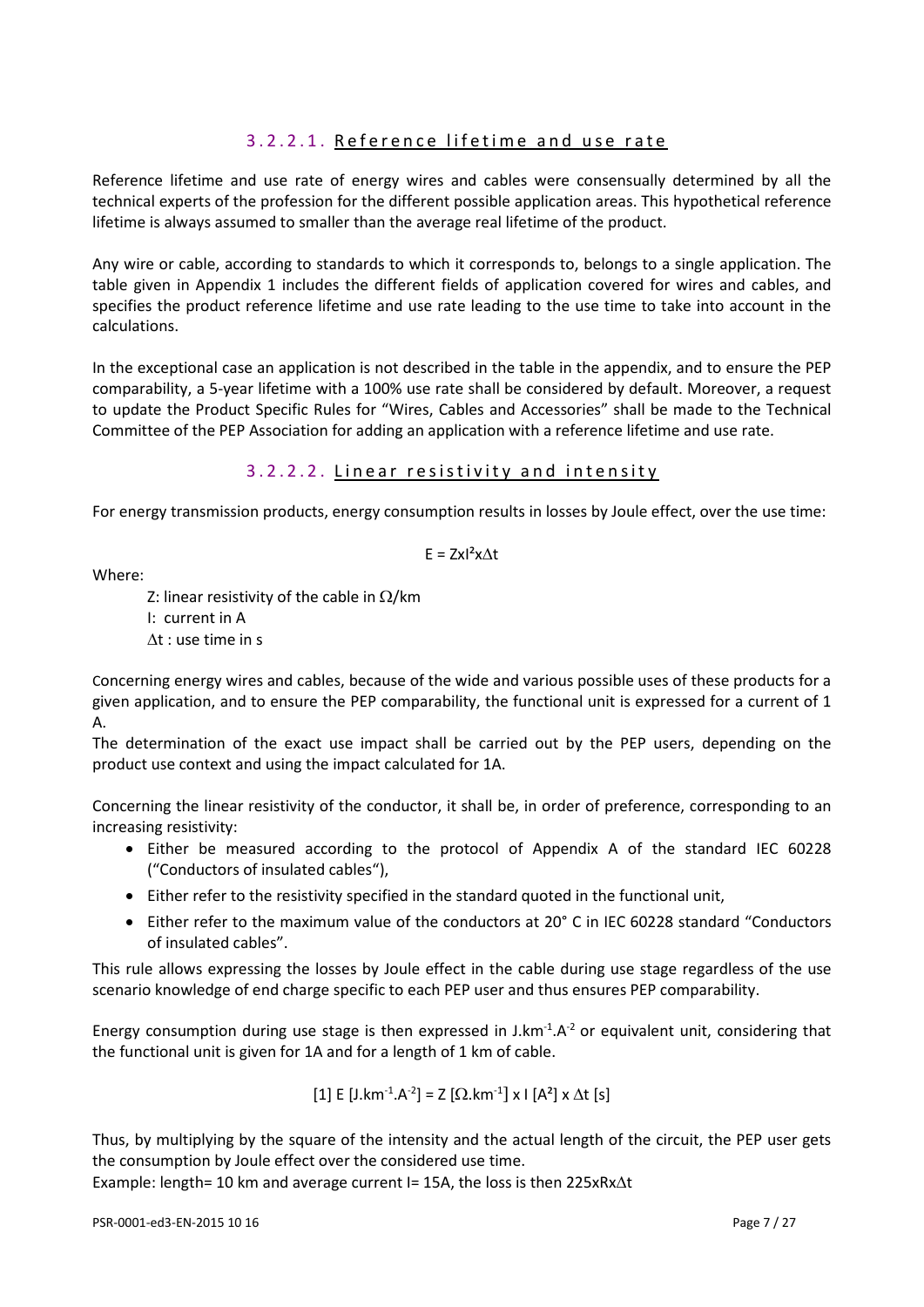Protection conductors are not taken into account in the calculation of the Joule effect losses.

For multi-conductors cables and assuming a balanced system, a current intensity of 1A shall be considered in every conductor except in the protection conductor.

The following assumptions shall be specified in the PEP and justified in the LCA report:

- Conductor resistivity determination method,
- Conductor resistivity value ( $\Omega$ .km<sup>-1</sup>),
- Reference lifetime and use rate.

### **3.2.3.** End of life stage

This section supplements the section 2.2.7 "End of life stage" of the "Product Category Rules" for energy wire and cable category, by setting the processes to be considered in the study of the end of life stage.

To ensure PEP comparability, end of life steps to be taken into account are:

- Transportation, assuming a local transport as described in the "Product Category Rules",
- A stage of grinding / separation of metals and plastics,
- Recycling of 100% of metals, linked to the economic value of these materials,
- Landfilling of other materials as described in the "Product Category Rules".

As for the installation stage, considering the wide range of possible removal processes of these products, the removal processes and/or dismantling of cables are excluded from the PEP perimeter. The impact of removal shall be carried out by the PEP user, considering the product use features.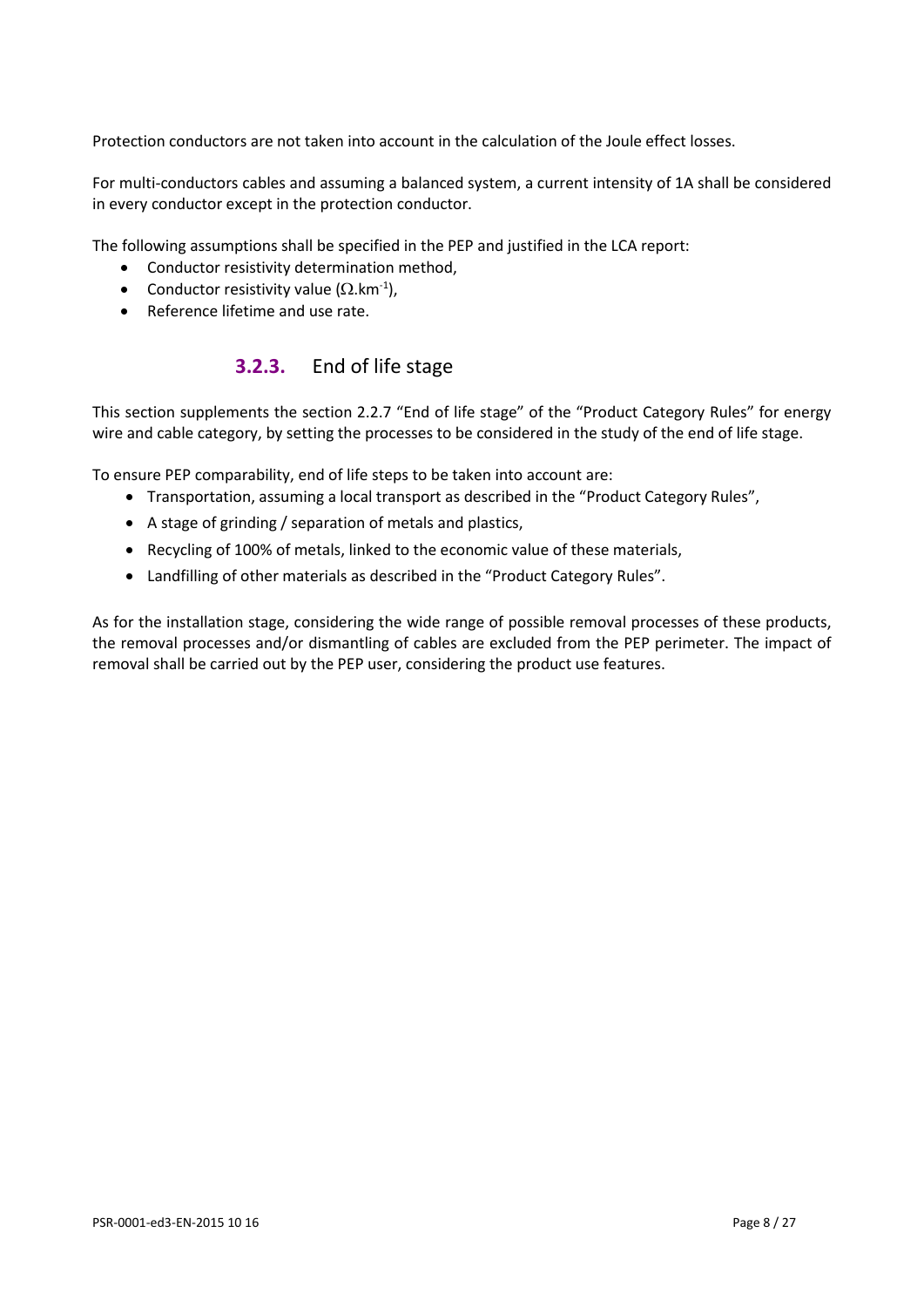### <span id="page-8-0"></span>**4 . Communication and data wires and cables**

### <span id="page-8-1"></span>**4.1.** Functional unit and reference flow description

This section specifies for communication and data wires and cables the section 2.1 "Functional unit and reference flow description" of the PCR (PEP-PCR-ed3-EN-2015 04 02), in order to provide a more precise definition of the functional unit for this product category.

In order to define the functional unit for the communication and data wires and cables, the manufacturers shall use the following sentence:

*« To transmit a communication signal on 1 m, at a frequency of* α *Hz (or respectively a wavelength of* β *nm for a mono- or multi-mode optical fiber), during X years and a Y% use rate in accordance with the standards in force* (mention the relevant standards or refer the product technical data sheet)*.*

*Lifetime and use rate correspond to the application Z as defined in the table given in Appendix 1 of the specific rules for wire, cables and accessories. »*

If the protocol used and the cable (or respectively optical fiber) category are known, the manufacturer shall use the following sentence:

*« To transmit a communication signal on 1 m according to XX protocol, YY category, during X years and a Y% use rate in accordance with the standards in force* (mention the relevant standards or refer the product technical data sheet)*.*

*Lifetime and use rate correspond to the application Z as defined in the table given in Appendix 1 of the specific rules for wire, cables and accessories. »*

<span id="page-8-2"></span>The determination of the numbers X of years depends on the application and is explained in the section "4.2.2 Use stage".

### **4.2.** System boundaries

As described in the "Product Category Rules", the following life cycle stages shall be included:

- The manufacturing stage as described in paragraph 2.2.3 of the "Product Category Rules",
- The distribution stage as described in paragraph 2.2.4 of the "Product Category Rules",
- The installation stage as described in paragraph 2.2.5 of the "Product Category Rules",
- The use stage as described in paragraph 2.2.6 of the "Product Category Rules",
- The end of life stage as described in paragraph 2.2.7 of the "Product Category Rules".

The following sections complete, for installation, use and end life stages, the respective sections 2.2.5, 2.2.6 and 2.2.7 of the "Product Category Rules" (PEP-PCR-ed3-EN-2015 04 02) for communication and data wires and cables.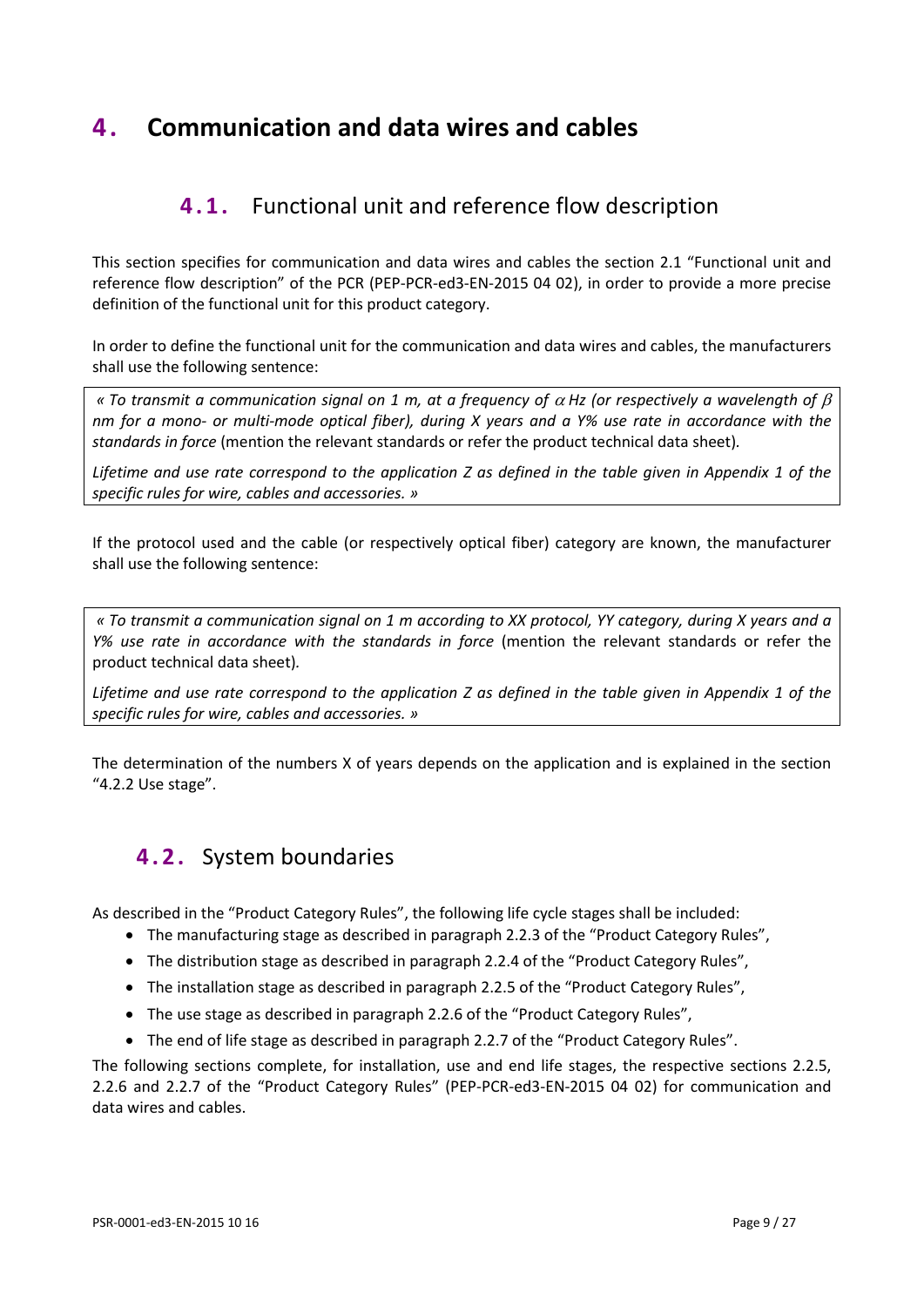### **4.2.1.** Installation stage

This section specifies the section 2.2.5 "Installation stage" of the "Product Category Rules" for communication and data wire and cable category. Concerning communication and data wires and cables, and considering the wide range of possible installation of these products, the installation processes are excluded from the system boundaries. This extended cut-off rule does not exclude the respect of the other requirements from the "Product Category Rules" (PEP-PCR-ed3-EN-2015 04 02), such as considering the packaging treatment, or waste from the installation stage (manufacturing, transportation and end of life of waste).

Below the environmental impacts table, it shall be mentioned that the impact concerning the product installation processes should be completed by the PEP user.

### **4.2.2.** Use stage

This section specifies the section 2.2.6 "Use stage" of the "Product Category Rules" for communication and data wire and cable category by setting the assumptions for the calculation of the use stage impact.

There are three types of communication and data transmission cables:

- Twisted pair cables,
- Coaxial cables,
- Optical fiber cables.

In the case of communication wires and cables, the impact of the product use stage over the product total life cycle is low. The energy consumed during use stage by communication and data cables is related to the attenuation of the transmitted signals. This attenuation is due to the signal energy loss through the conductors.

#### *Note:*

- *On metal conductors, resistive losses and electromagnetic emission occurring at high frequency induce attenuation. Attenuation increases with conductors' length and frequency of emitted signal.*
- *On optical fiber cables, attenuation depends on the type of fibers, the used wavelength and on the optical fiber length. The attenuation measurement (in dB) expresses the ratio between the emitted energy and the received energy: the smaller the measured value is, the better the link is.*

The energy consumption during use stage shall correspond, in order of preference, to growing energy consumption:

- Either be measured. The paragraphs "Use stage losses determined by measurement" describe the loss measurement methods,
- Or shall refer to the loss maximum values as specified in the respective standards. The paragraphs "Use stage losses determined by standards" describe how to calculate the losses.

In all cases, the determination of loss method used shall be specified in the PEP and justified in the LCA report.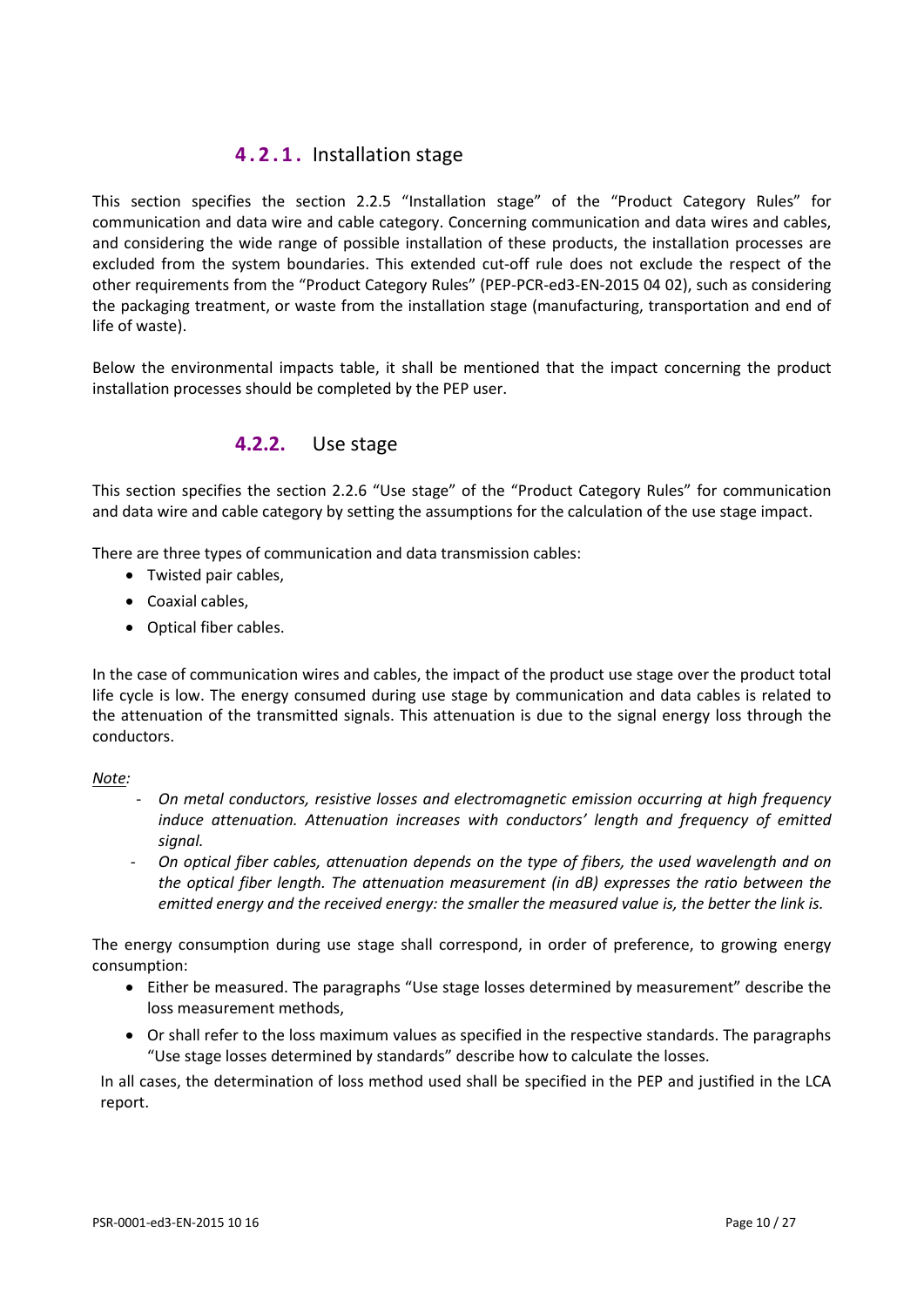### 4.2.2.1. Twisted pair cables

Twisted pair cables are mainly used for computer networking and telephony. Networks are defined in the standards, such as being links of length up to 100 meters maximum, consisting in 90 meters of horizontal cables and 2 times 5 meters of patchcords. In business, installed horizontal cables may vary from 10 to 90 meters. The average length usually found in a set of connections is 40 meters.

This average length of 40 meters is used to calculate the energy loss at the frequency of considered protocol because attenuation is not proportional to the length but has an exponential behavior. Indeed, we know that more than 50% of the energy is consumed in the first 20 meters of cable.

The energy loss is calculated using a 40m cable length, and the consumed power is then reduced to the functional unit (1 meter of cable).

#### **Use stage losses determined by measurement**

For the use stage loss measurement, the following formula from Physics of transmission shall be used:

$$
P
$$
 lost = ( Pe – Ps) x Nb pair / L average

Where:

P lost = consumed power in Watt / meter of cable

Pe = power input in Watt and Pe =  $U^2/Z = Z.I^2 = U.I$ 

Z = resistance of the cable in ohm

U = voltage in volt

I = intensity in ampere

Ps = output power in watt and Ps = Pe x  $10^{-1}$ (-ATT/10)

ATT = linear attenuation in dB of the cable at the frequency of the maximum amplitude of the spectrum used in the communication protocol for an average length (L average) used in meters. The frequencies to be used are mentioned in the chart below. The measurement method of linear attenuation is described by the standard IEC 61156-1.

Nbpair = the number of pairs used in the communication protocol.

L average = average length in meters of an installed cable

In all cases, the obtained value in watt shall be multiplied by the reference lifetime and use rate of the corresponding application to obtain the energy consumed in Wh or Joule (see Appendix 1). Generally, choices shall be identified in the PEP and justified in the LCA report.

#### **Use stage losses determined by standards**

Used network protocols set the frequency range of transmitted signals. For the loss calculation, the frequency value at the maximum spectral amplitude in the communication protocol is used. The frequencies to be used are mentioned in the table below.

To meet the requirements of these protocols, the cables are divided into categories. For each category is assigned an attenuation value according to the central frequency of the relevant protocol. This maximum attenuation by category is defined in the standard IEC 61156 corresponding to the cable category.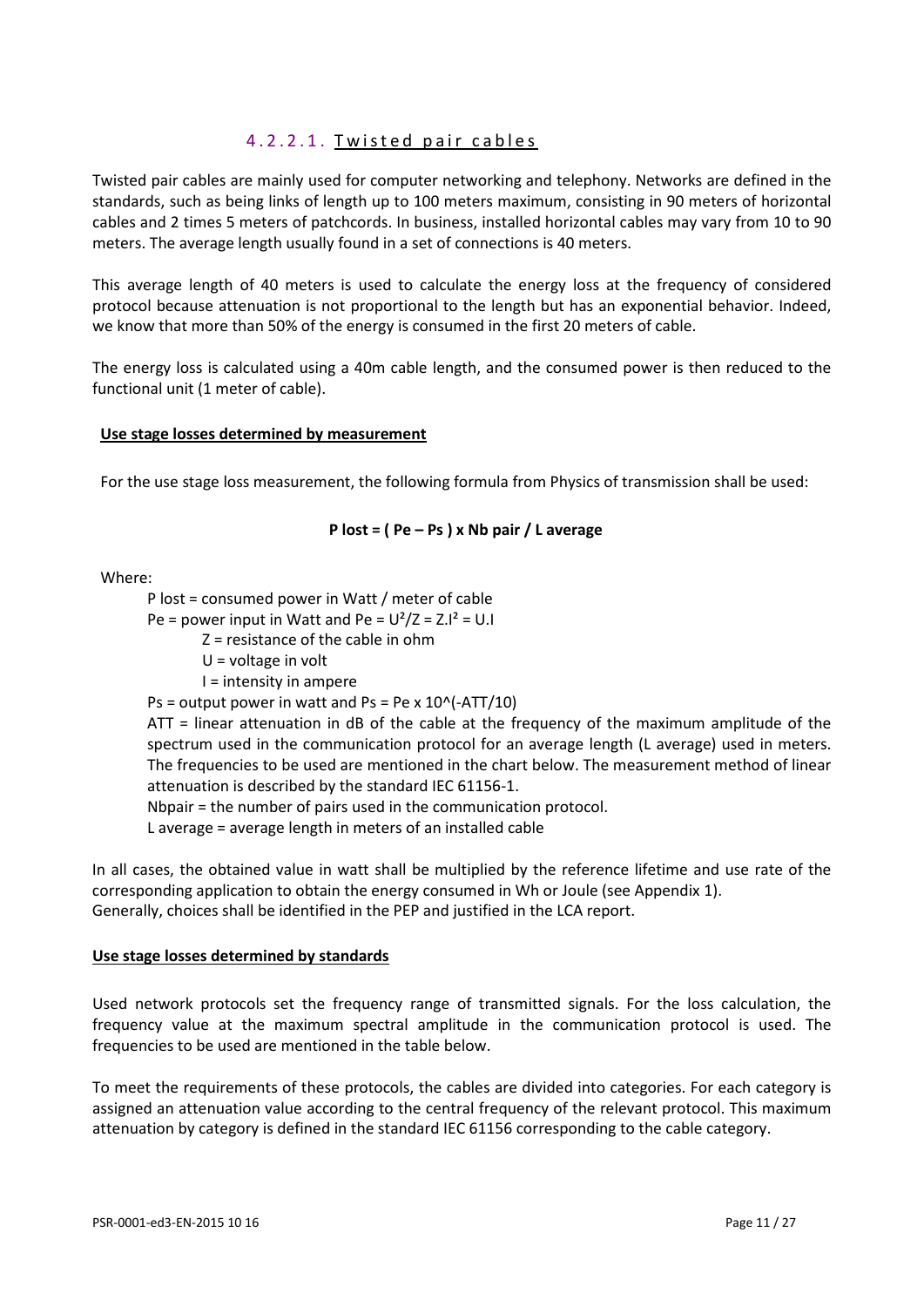Table 1 below includes all the data to use for horizontal cables complying with the reference standards (performance standard cable IEC 61156 and Ethernet IEEE standard 802.3)

| <b>Twisted pair copper cables</b> |                  |                          |                                                  |  |  |
|-----------------------------------|------------------|--------------------------|--------------------------------------------------|--|--|
| Protocol                          | <b>Frequency</b> | Category                 | <b>Power consumption</b>                         |  |  |
| Ethernet 100M                     | 31.25 MHz        | Cat.5e                   | 4.54 dB/40 m at 31.25 MHz                        |  |  |
| BP(*)=100MHz                      |                  | According to IEC 61156-5 | Injected power = $14$ mW                         |  |  |
|                                   |                  |                          | leading to 0.454 mW/m of cable on 2 pairs        |  |  |
| 1 G Ethernet                      | 83 MHz           | Cat 6                    | 7.16 dB/40 m at 83 MHz                           |  |  |
| $BP (*) = 250 MHz$                |                  | According to IEC 61156-5 | Injected power = 14 mW                           |  |  |
|                                   |                  |                          | leading to <b>0.565 mW/m</b> of cable on 2 pairs |  |  |
| 10G Ethernet                      | 400 MHz          | Cat. 6a                  | 15.85 dB/40 m at 400 MHz                         |  |  |
| $BP (*) = 500 MHz$                |                  | According to IEC 61156-5 | Injected power = $14$ mW                         |  |  |
|                                   |                  |                          | leading to 1.364 mW/m of cable on 4 pairs        |  |  |
| 10G Ethernet                      | 400 MHz          | Cat 7                    | 15.8 dB/40m at 400 MHz                           |  |  |
| BP(*)=600 MHz                     |                  | According to IEC 61156-5 | Injected power = 14 mW                           |  |  |
|                                   |                  |                          | leading to 1.363 mW/m of cable on 4 pairs        |  |  |
| 10G Ethernet                      | 400 MHz          | Cat 7a                   | 15.04 dB/40m at 400 MHz                          |  |  |
| BP(*)=1000MHz                     |                  | According to IEC 61156-5 | Injected power = $14$ mW                         |  |  |
|                                   |                  |                          | leading to 1.356 mW/m of cable on 4 pairs        |  |  |
| 10G Ethernet                      | 400 MHz          | $Cat 7+$                 | 14.56 dB/40 m at 400 MHz                         |  |  |
| BP(*)=1200MHz                     |                  | According to IEC 61156-5 | Injected power = 14 mW                           |  |  |
|                                   |                  |                          | leading to 1.351 mW/m of cable on 4 pairs        |  |  |

#### **Table 1 : Data for Copper cables**

(\*) BP: cable bandwidth

### 4.2.2.2. Coaxial cables

For television modulated from 47 to 2500 MHz, the used power doesn't exceed 85 dBμV, meaning 18 mV on 75 Ohms. Lost power is around 0.26  $\mu$ W. This lost power is considered negligible by comparison with the impacts of the manufacturing, distribution and end of life product stages.

For mobile telephony networks, the 50-Ohm coaxial cables inside transmitter equipping aerials are powered by a maximum electric power of 10 to 40W. The emission frequency varies from 1.8 MHz to 3 GHz.

With different diameters of coaxial cables and attenuations depending on the size of coaxial cables, it is difficult to establish a general rule. The determination of losses such as defined for twisted pair cables shall be used with the value 1 for the Nbpair parameter.

In all cases, the value obtained in Watt is multiplied by the reference lifetime and use rate of the corresponding application to get the energy consumed in Wh or Joule (see Appendix 1).

Moreover, the choices and assumptions used for loss calculation shall be identified in the PEP and justified in the LCA report.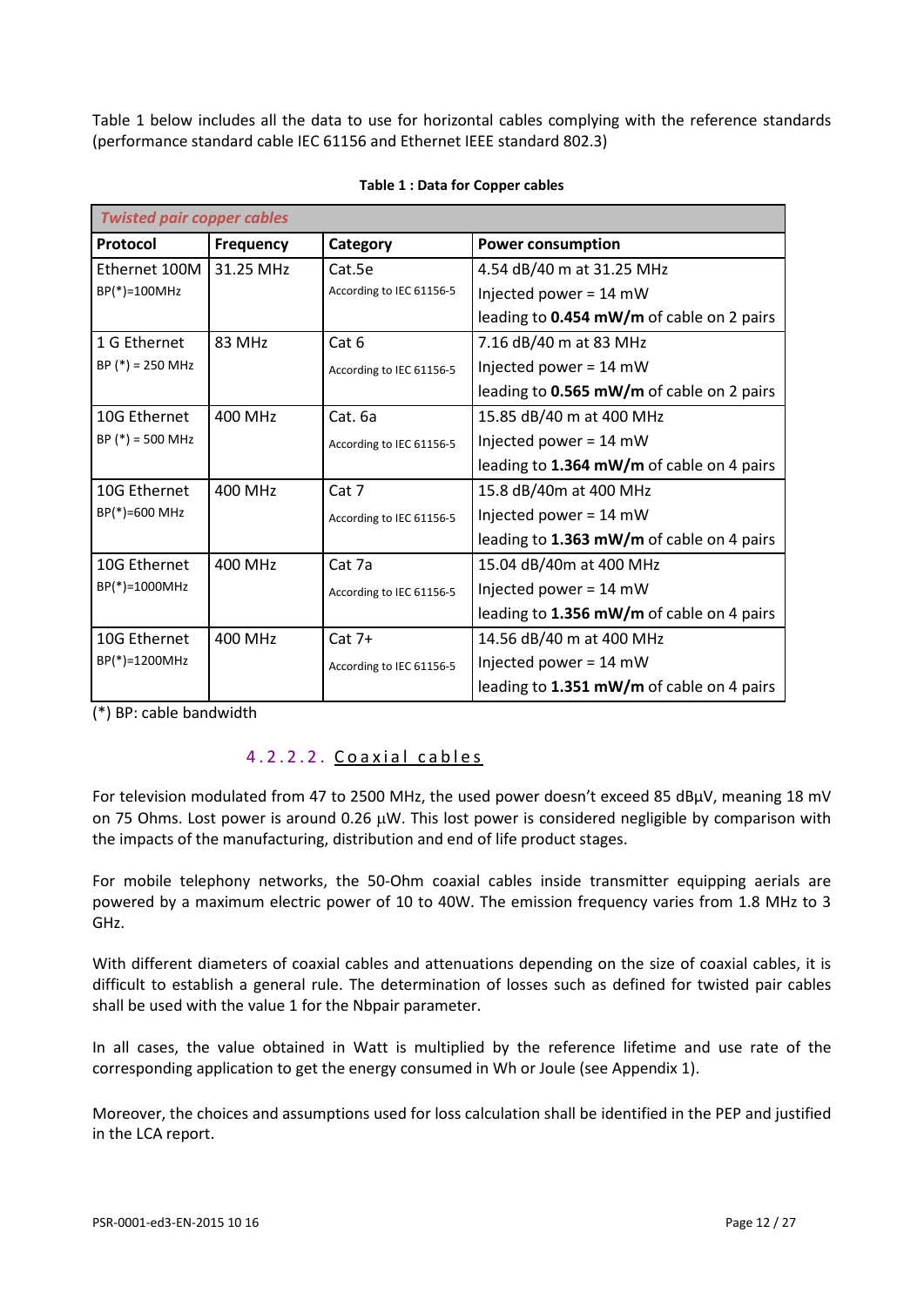### 4.2.2.3. Optical Fiber cables

Optical fiber cables are mainly used for computers networking from medium-sized to large distances. Used network protocols establish optical fiber type: either the multimode fiber, or the single-mode fiber. In optics, attenuation depends on the wavelength.

Distances of multimode fiber optical local networks are from 300 to maximum 2000 meters. A 150-meter length is used, consensually, to calculate the optical signal attenuation at the wavelength of the considered protocol as a conservative approach.

Distances in single-mode fiber optical local networks are less than 10 km. A 500-meter length is used, consensually, to calculate the optical signal attenuation in the wavelength of the considered protocol as a conservative approach.

Attenuation is not proportional to the length but is exponentially related. This value is then reduced to the functional unit (1 meter of cable).

For the optical signal loss calculation, the most impacting wavelength shall be used for attenuation for both types of optical fibers (as we don't know which one will be used by the final customer), that is to say  $\lambda$ =850 nm for multimode fibers (OM) and  $\lambda$  = 1310 nm for the single-mode fibers (OS).

Average lengths to estimate line losses are identified in Table 2 below.

#### **Use stage losses determined by measurement**

For the use stage losses determined by measurement, the formula issued from Physics of transmission will be used:

#### **P lost = (Pe – Ps) x NbFO / L average**

Conversion mW in dBm : P[mW]=10^(P[dBm] /10)

Where:

P lost = loss of optical signal in Watt / meter of cable

Pe : Input power in Watt

Ps : output power in Watt and Ps = Pe x 10^(-ATT/10)

ATT: cable attenuation in dB at a used wavelength for an average length (L average) in meters. Wavelengths and installation average length are specified in the chart below. The measurement method of linear attenuation is described by IEC 60794 standard

NbFO = number of optical fibers in the cable

L average = average length of installed cables in meters

In all cases, the value obtained in Watt shall be multiplied by the reference lifetime of the corresponding application to have the power in Wh or Joule (see Appendix 1).

Generally, choices and hypotheses used for loss calculation shall be identified in the PEP and justified in the LCA report.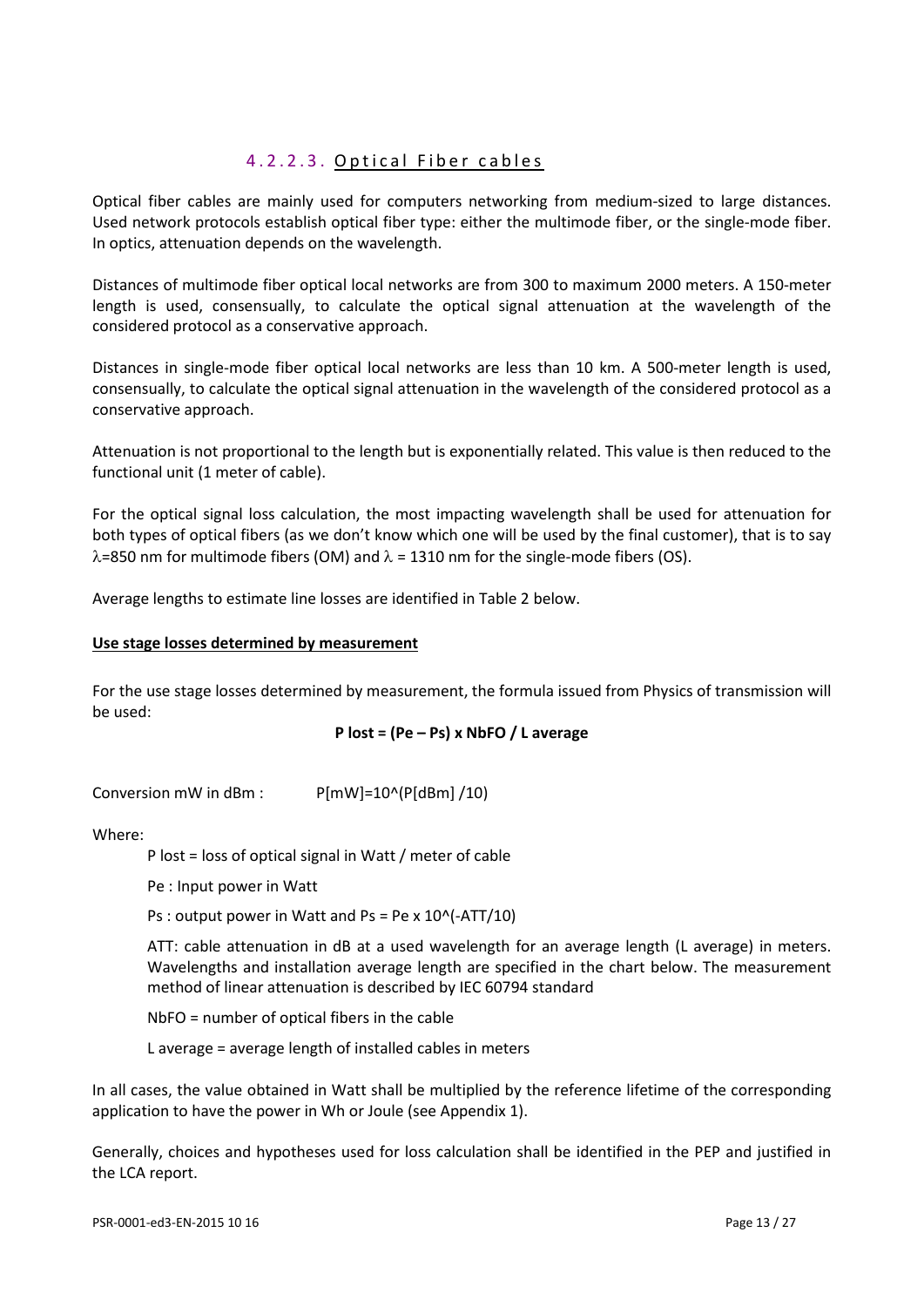#### **Use stage losses determined by standards**

The maximum attenuation values at the reference wavelength are 3.5 dB/km (IEC 60793-2-10) for multimode fibers and 0.4dB/km for single-mode fibers.

The table below includes all the data to use for the optical cables from reference standards (cable performance standard IEC 60793, IEC 60794 and Ethernet IEEE standard 802.3).

| <b>Optical Fiber Cables</b> |                           |            |                            |                   |                                                                    |
|-----------------------------|---------------------------|------------|----------------------------|-------------------|--------------------------------------------------------------------|
| Protocol                    | <b>Optical fiber type</b> | wavelength | <b>Maximum</b><br>distance | Average<br>length | <b>Power consumption</b>                                           |
| 10GBASE-SR                  |                           | @850nm     | $<$ 300 $m$                | 150 <sub>m</sub>  | Attenuation at $\lambda$ =850nm :<br>3.5dB/km                      |
| 1000BASE-SX                 | Multimode                 |            | 500 <sub>m</sub>           |                   | Injected power=0 dBm<br>leading to 1mW                             |
| 10BASE-FL                   |                           |            | 2 km                       |                   | Leading to 0.76 mW/km or<br>$0.76 \mu W/m$ of 1FO                  |
| 100BASE-LX                  |                           | @1310nm    | $2$ to $3$ km              | 500 m             | Attenuation at $\lambda$ =1310nm :<br>0.4dB/km                     |
| 1000BASE-LX                 | Single mode               |            | 2 km                       |                   | Injected power=0 dBm                                               |
| 10GBASE-LR                  |                           |            | 10km                       |                   | leading to 1mW<br>Leading to 0.09mW/km or<br>$0.09 \mu W/m$ of 1FO |

#### **Table 2 : Data for optical fibers**

### 4.2.2.4. Reference lifetime and use rate

The reference lifetime and use rate of communication and data wires and cables were consensually determined by all the technical experts of the profession for the different possible application areas. This hypothetical reference lifetime is always smaller than the product real lifetime.

Any wire or cable, according to standards to which it corresponds to, belongs to a single application. The table given in Appendix 1 includes the different fields of application covered for wires and cables, and specifies the product reference lifetime and use rate leading to the use time to take into account in the calculations.

In the exceptional case an application is not described in the table in the appendix, and to ensure the PEP comparability, a 5-year lifetime with a 100% use rate shall be considered by default.

Moreover, a request to update the Product Specific Rules for "Wires, Cables and Accessories" shall be made to the Technical Committee of the PEP Association for adding an application with a reference lifetime and use rate.

### **4.2.3.** End of life stage

This section supplements the section 2.2.7 "End of life stage" of the "Product Category Rules" for communication and data wire and cable category, by setting the processes to be considered in the study of the end of life stage.

To ensure PEP comparability, end of life steps to be taken into account are: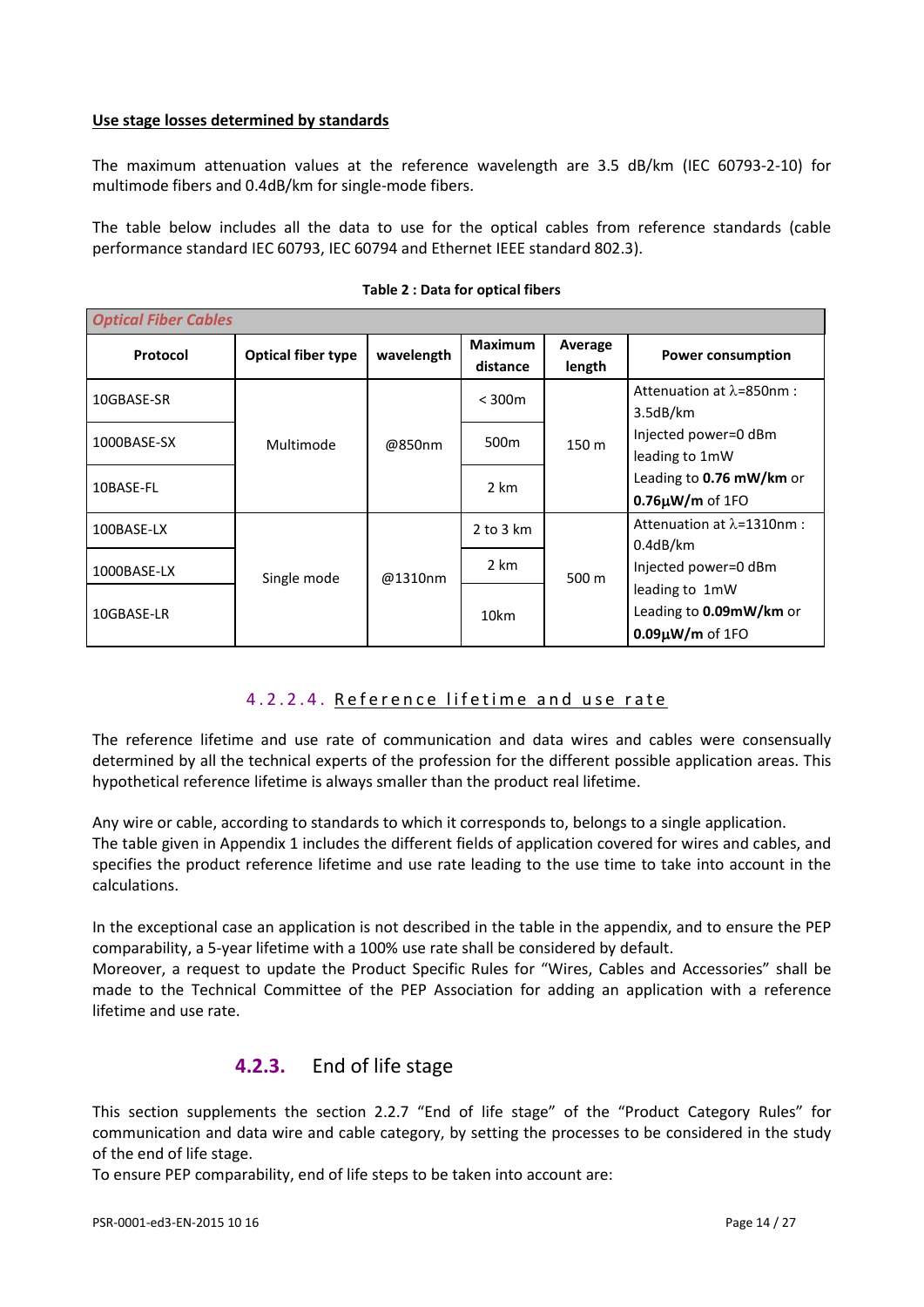- Transportation, assuming a local transport as described in the "Product Category Rules",
- A stage of grinding / separation of metals and plastics,
- Recycling of 100% of metals, linked to the economic value of these materials,
- Landfilling of other materials as described in the "Product Category Rules".

As for the installation stage, considering the wide range of possible removal processes of these products, the removal processes and/or dismantling of cables are excluded from the PEP perimeter. The impact of removal shall be carried out by the PEP user, considering the product use features.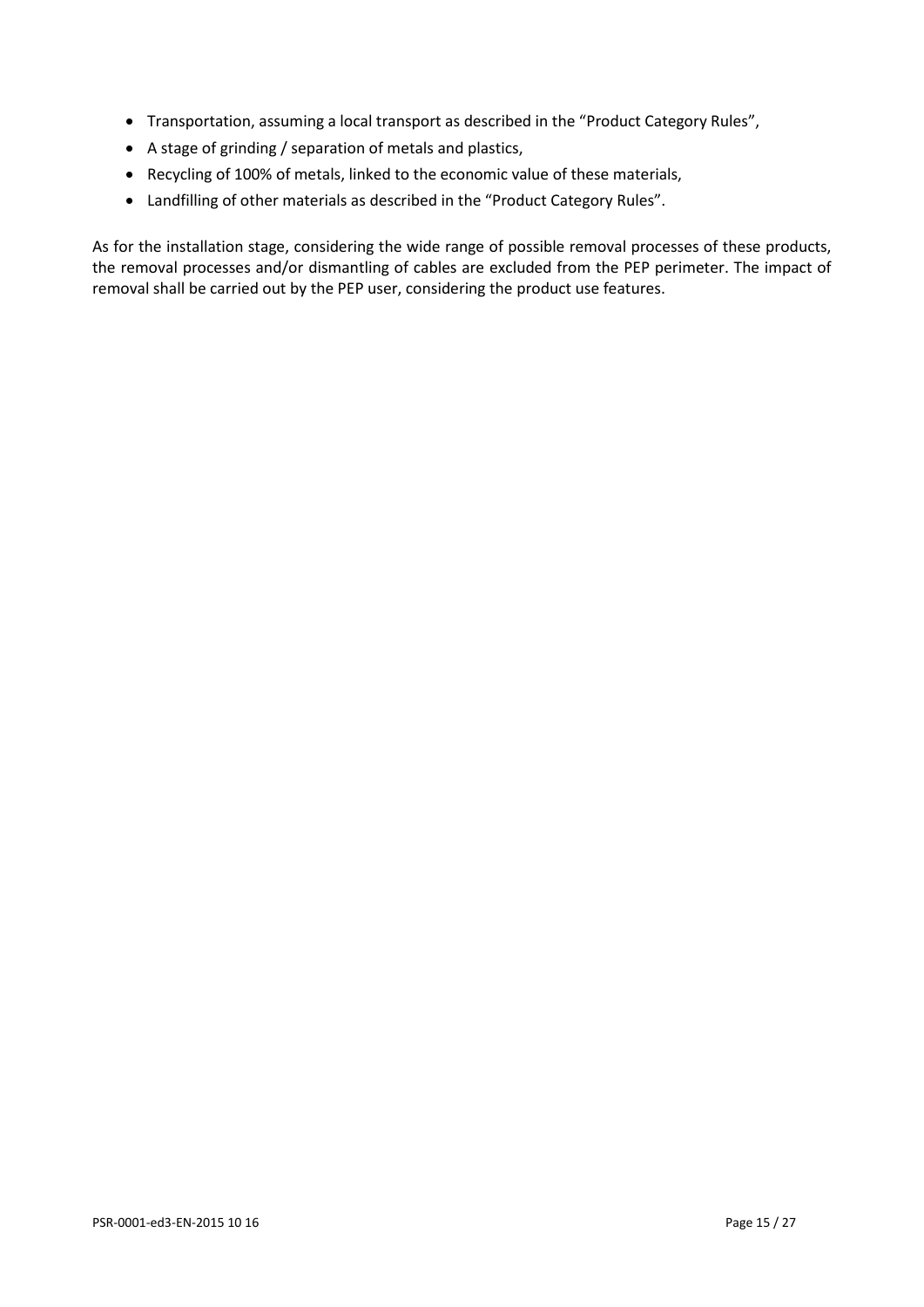### <span id="page-15-1"></span><span id="page-15-0"></span>**5 . Control and command Wires and cables**

### **5.1.** Functional unit and reference flow description

This section specifies for control and command wires and cables the section 2.1 "Functional unit and reference flow description" of the PCR (PEP-PCR-ed3-EN-2015 04 02), in order to provide a more precise definition of the functional unit for this product category.

In order to define the functional unit for the control and command wires and cables, the manufacturers shall use the following sentence:

*« To transmit data and signals on a distance of 1 meter during X years and a Y% use rate to control, measure and regulate equipments, in accordance with the standards in force.* (mention the relevant standards or refer the product technical data sheet)*.*

*Lifetime and use rate correspond to the application Z as defined in the table given in Appendix 1 of the specific rules for wire, cables and accessories. »*

<span id="page-15-2"></span>The determination of the numbers X of years depends on the application and is explained in the section 5.2.2 "Use stage".

### **5.2.** System boundaries

As described in the "Product Category Rules", the following life cycle stages shall be included:

- The manufacturing stage as described in paragraph 2.2.3 of the "Product Category Rules",
- The distribution stage as described in paragraph 2.2.4 of the "Product Category Rules",
- The installation stage as described in paragraph 2.2.5 of the "Product Category Rules",
- The use stage as described in paragraph 2.2.6 of the "Product Category Rules",
- The end of life stage as described in paragraph 2.2.7 of the "Product Category Rules".

The following sections complete, for installation, use and end life stages, the respective sections 2.2.5, 2.2.6 and 2.2.7 of the "Product Category Rules" (PEP-PCR-ed3-EN-2015 04 02).

### **5.2.1.** Installation stage

This section specifies the section 2.2.5 "Installation stage" of the "Product Category Rules" for the control and command wire and cable category. Concerning control and command wires and cables, and considering the wide range of possible installation of these products, the installation processes are excluded from the system boundaries. This extended cut-off rule does not exclude the respect of the other requirements from the "Product Category Rules" (PEP-PCR-ed3-EN-2015 04 02), such as considering the packaging treatment, or waste from the installation stage (manufacturing, transportation and end of life of waste).

Below the environmental impact table, it shall be mentioned that the impact concerning the product installation processes should be completed by the PEP user.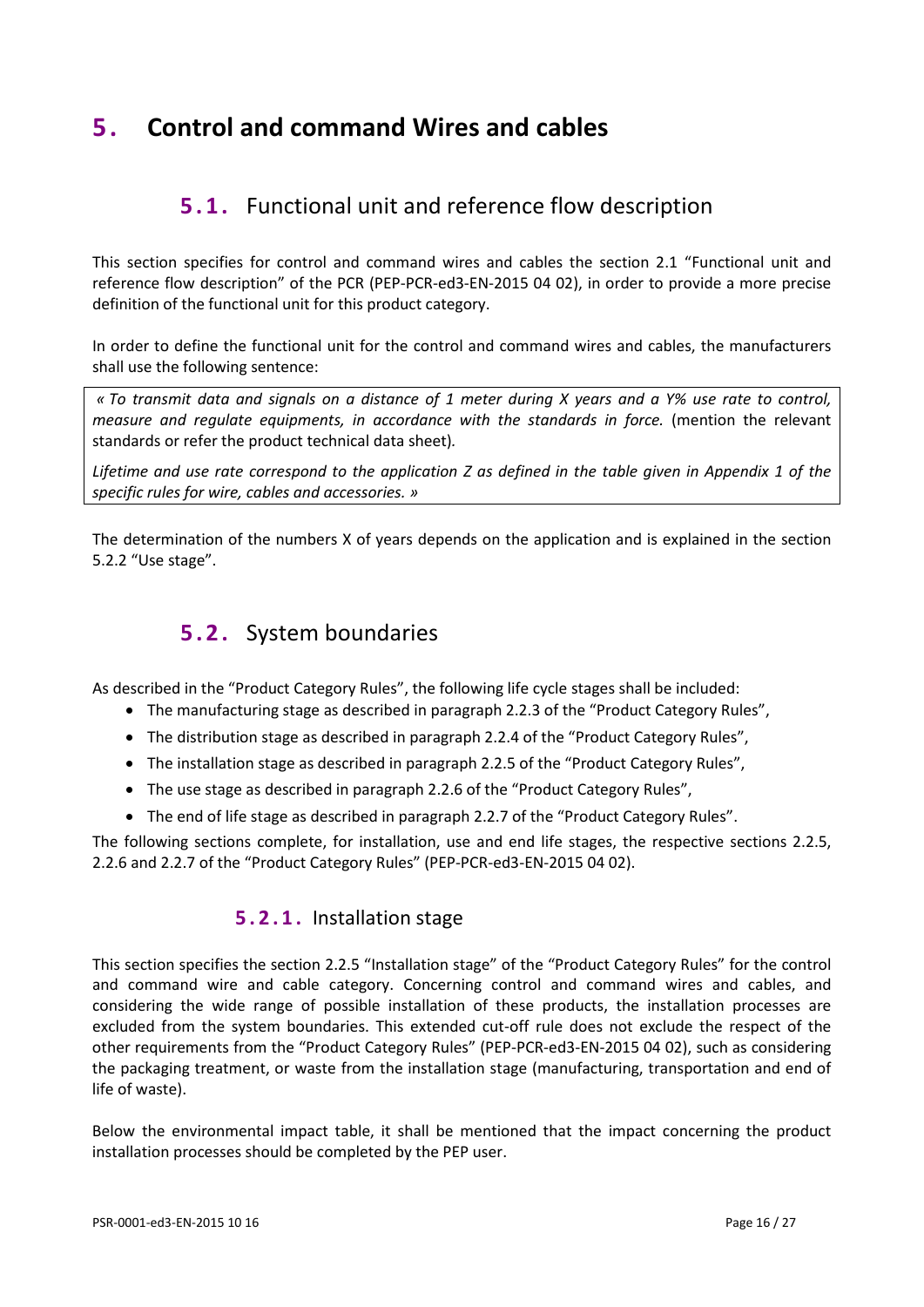### **5.2.2.** Use stage

This section specifies the section 2.2.6 "Use stage" of the "Product Category Rules" for control and command wire and cable category, justifying that the impact of the stage is negligible compared to the impact of the total product life cycle.

The environmental impacts of Joule effect losses for control and command wires and cables are negligible compared to other stages impacts (manufacturing, distribution and end of life). Indeed, these cables are using currents with an intensity around a few tens of mA, either because the transported currents are low in intensity (measure cables), or because the voltage and current are applied in a sporadic way (control cables).

Therefore, in the environmental impact table, the "Use" column shall include the reference "Negligible", indicating that the impact assessment of this stage is negligible by comparison with the other life cycles stages of these products.

### **5.2.3.** End of life stage

This section supplements the section 2.2.7 "End of life stage" of the "Product Category Rules" for control and command wire and cable category, by setting the processes to be considered in the study of the end of life stage.

To ensure PEP comparability, end of life steps to be taken into account are:

- Transportation, assuming a local transport as described in the "Product Category Rules",
- A stage of grinding / separation of metals and plastics,
- Recycling of 100% of metals, linked to the economic value of these materials,
- Landfilling of other materials as described in the "Product Category Rules".

As for the installation stage, considering the wide range of possible removal processes of these products, the removal processes and/or dismantling of cables are excluded from the PEP perimeter. The impact of removal shall be carried out by the PEP user, considering the product use features.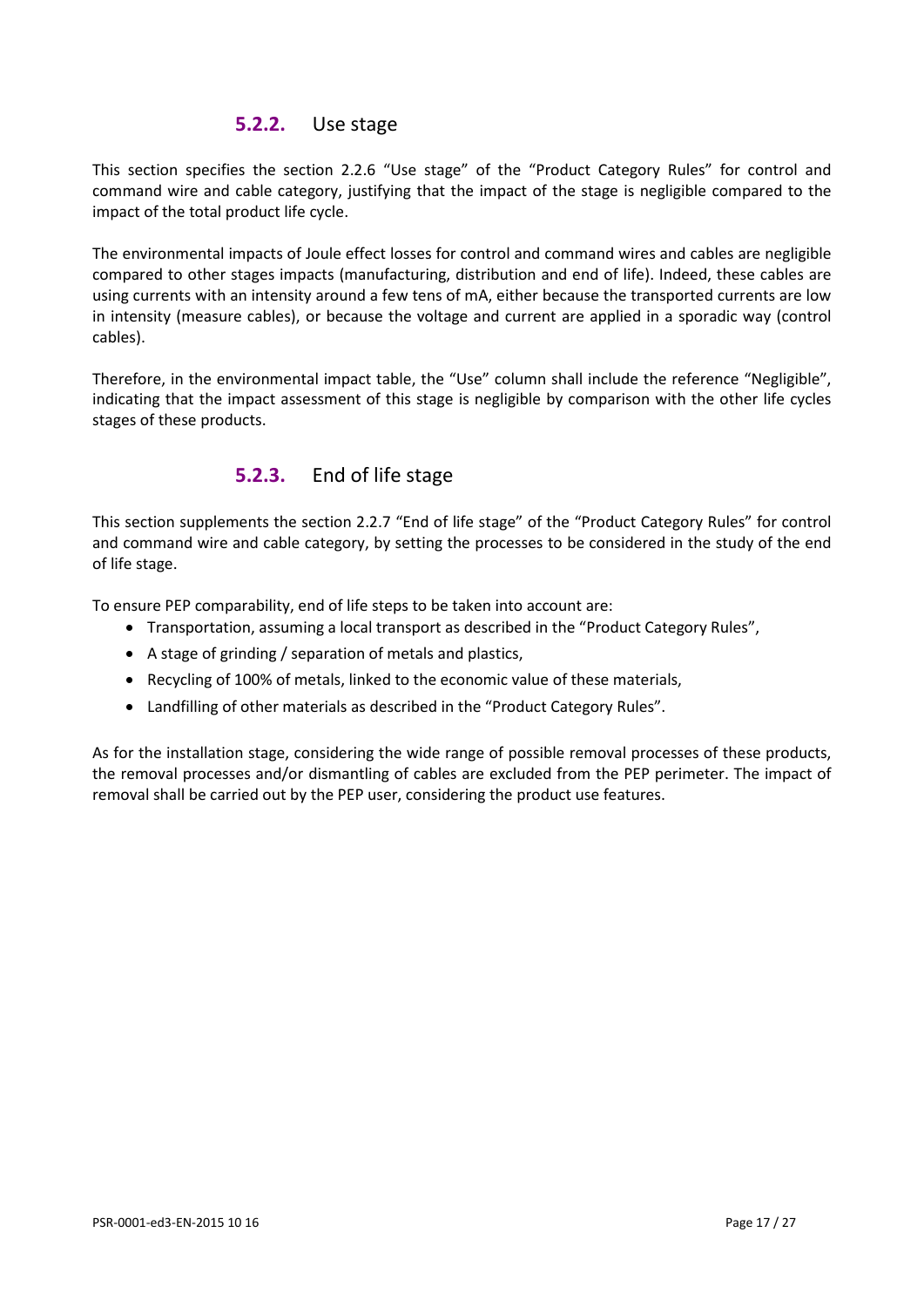### <span id="page-17-1"></span><span id="page-17-0"></span>**6. Accessories**

### **6.1.** Power connection accessories

### **6.1.1.** Functional unit and descriptions of the reference flow

This section specifies the section 2.1 "Functional unit and reference flow description" of the PCR (PEP-PCR-ed3-EN-2015 04 02) for the power connection accessory category. It defines more precisely the functional unit for this product category.

In order to define the functional unit for the power connection accessories, the manufacturer shall use the standard formulation indicated below:

*« To connect together the power transmission cables, or connect them to equipments, for one packaging unit, under operating conditions identical to those of the cable, namely: 1 A during X years, with a use rate of Y%, according to the standards in force.* (mention the relevant standards or refer the product technical data sheet)*.*

*Lifetime and use rate correspond to the application Z as defined in the table given in Appendix 1 of the specific rules for Wire, Cables and Accessories. »*

The determination of X number of years depends on the application, and is explained in Section 6.1.2.2 "Use stage".

Because of the wide variety of possible uses of these products for a given application, and to ensure comparability of the PEPs, the impact of the use stage shall be calculated for 1A. In the table of environmental impacts, the "Total" column therefore represents the environmental impact of the functional unit, namely the connection of power transmission cables expressed for one packaging unit and for 1A. The total impact of the power connection accessories installed shall therefore be calculated by the user of the PEP based on his own scenario of use.

Moreover, the insert below shall be presented in the PEP to guarantee clarity and transparency for the user.

The PEP submitted was prepared taking into consideration the following parameters:

- 1 packaging unit for the production, distribution, installation and end of life stages

- 1 packaging unit and 1A for the use stage

The potential impact of the use stage, estimated as Joule losses, shall be calculated by the user of the PEP as a function of the actual amperage during the use of the product by multiplying the impact considered by the square of the intensity. The PEP is valid within an intensity range taking into account of the maximum permissible intensity.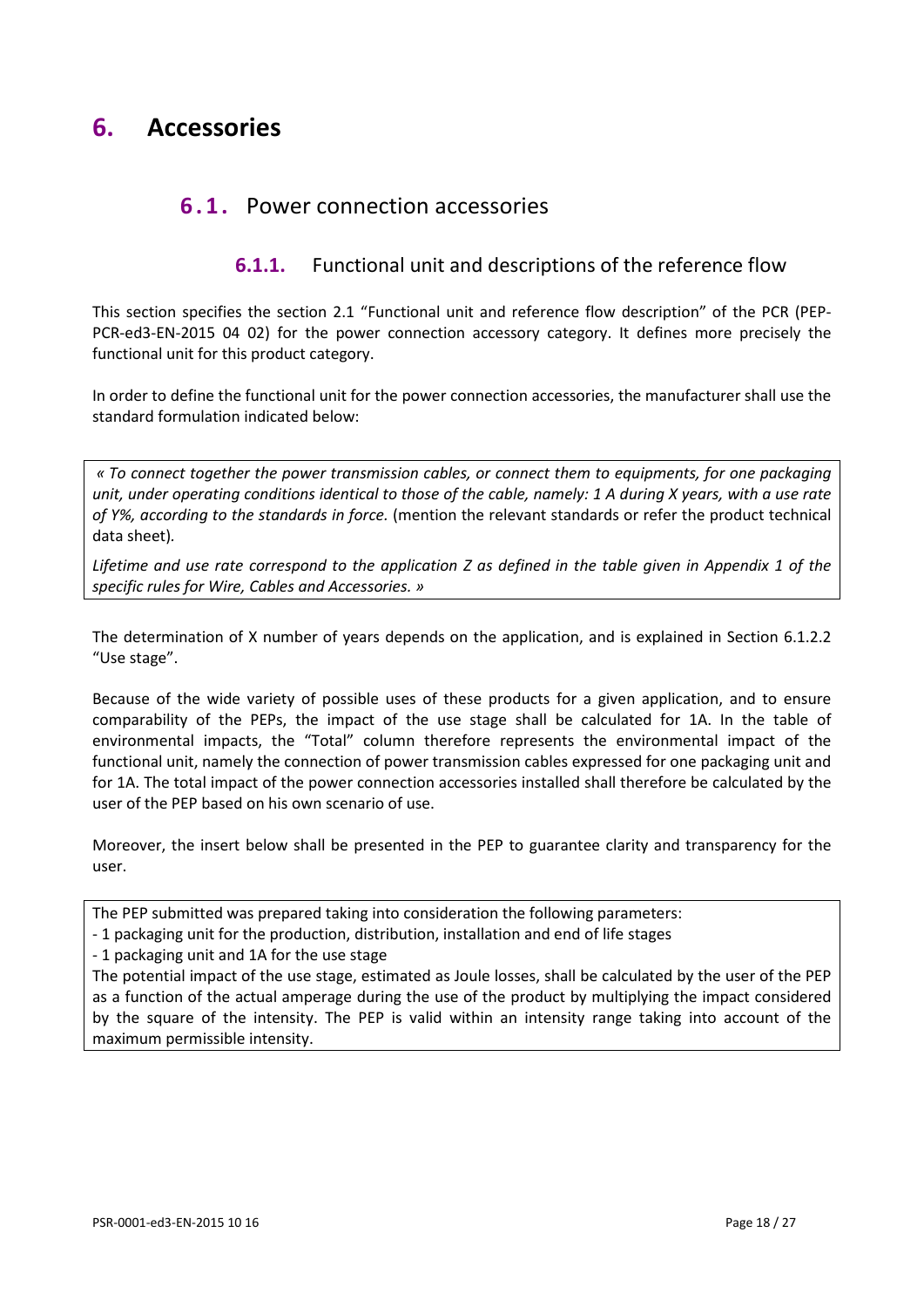### **6.1.2.** System boundaries

As described in the "Product Category Rules", the following life cycle stages have to be included:

- The manufacturing stage as described in paragraph 2.2.3 of the "Product Category Rules",
- The distribution stage as described in paragraph 2.2.4 of the "Product Category Rules",
- The installation stage as described in paragraph 2.2.5 of the "Product Category Rules",
- The use stage as described in paragraph 2.2.6 of the "Product Category Rules",
- The end of life stage as described in paragraph 2.2.7 of the "Product Category Rules".

The following sections complete, for installation, use and end life stages, the respective sections 2.2.5, 2.2.6 and 2.2.7 of the "Product Category Rules" (PEP-PCR-ed3-EN-2015 04 02).

### 6.1.2.1. Installation stage

This section specifies the section 2.2.5 "Installation stage" of the "Product Category Rules" for the power connection accessory category. Considering the wide variety of possible methods of installation for these products, the determination of the installation impact shall be carried out on the basis of the hypotheses below to ensure comparability of the PEPs:

- The manual installation operations not requiring a power supply are not included within the scope of the study,
- The screwing or crimping processes are excluded, because of their low impact, as described in Section 2.2.8 of the "Product Category Rules" (PEP-PCR-ed3-EN-2015 04 02),
- For the installation processes requiring a thermal power supply (heat shrinkable accessories, for example), the impact of the installation shall be calculated as follow, taking into consideration the use of a gas torch:

### o Gas consumption of the torch:

The consensual generic dataset to be taken into account is a consumption of 250 g of propane gas, taking into consideration the following hypotheses:

- A nozzle characteristic (NC), expressed in g/l, of 1000 g/h
- A length of use of the torch (∆t) expressed in hours, of 0.25h (15 minutes) per conductor, i.e.:

Gas consumption (C), expressed in grams, and calculated according to the following formula:

 $C = NC \times At$ 

o Gas combustion emissions:

In agreement, the emissions associated with the complete combustion of the 250g of propane gas in the air to be considered are 749g of  $CO<sub>2</sub>$  and 408g of H<sub>2</sub>O

The methods of installation described above correspond to the currently used technologies. In the case of future further developments, and to ensure the comparability of the PEPs, a request for updating the specific rules for "Wires, Cables and Accessories" shall then be made to the technical committee of the PEP Association.

Moreover, the treatment of waste from the packaging used to transport the product up to the installation place shall be considered in the installation stage, by applying the modularity principle mentioned in the "Product Category Rules". Similarly, for products generating waste during installation, the manufacturing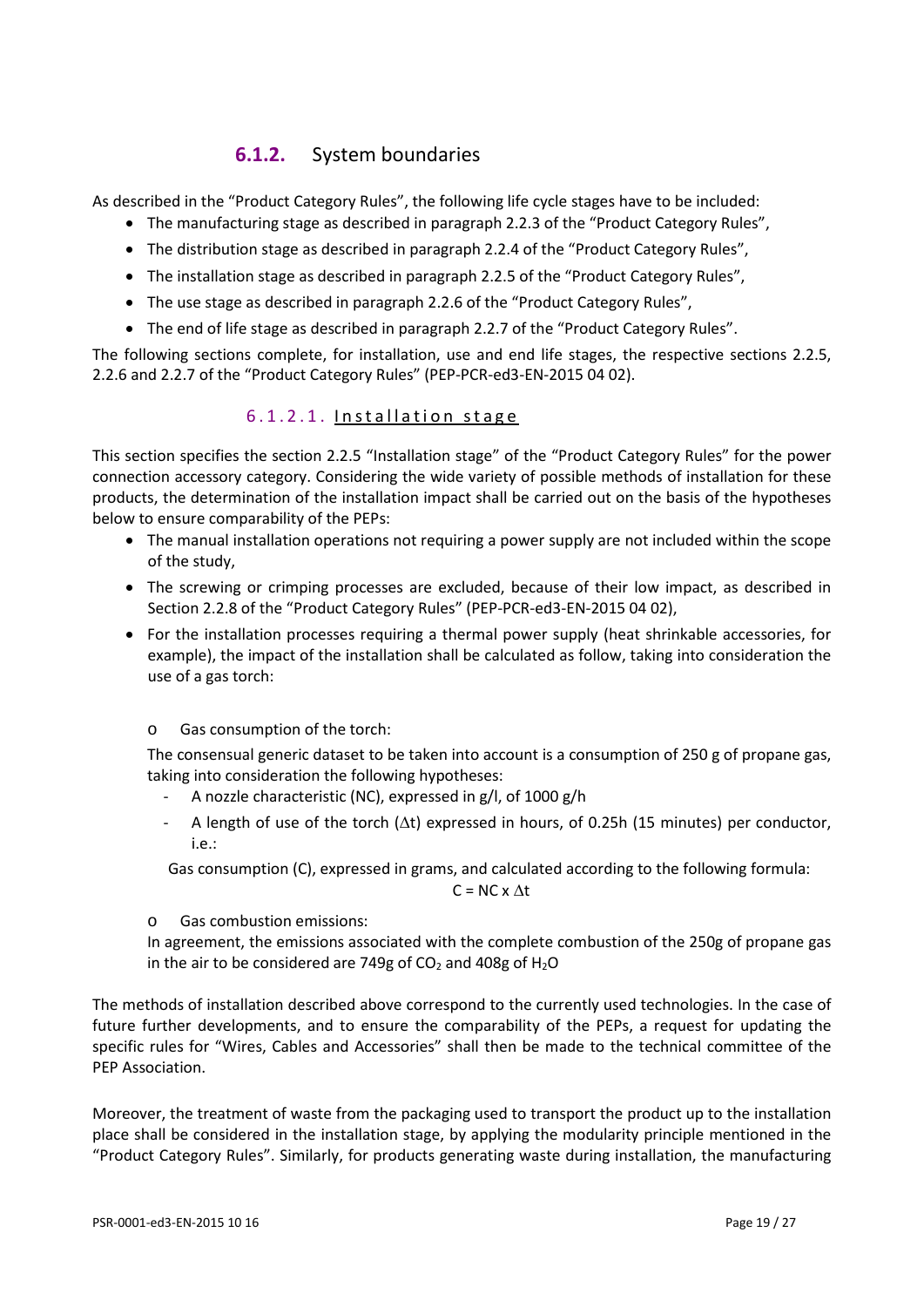of those waste, as well as their transportation to the installation place and their end of life shall be taken into account at installation stage.

### 6.1.2.2. Use stage

This section specifies the section 2.2.6 "Use stage" of the "Product Category Rules" for the power connection accessory category by establishing the assumptions to be made for calculating the impact of the use stage.

The impact of the use stage will depend on the selection regarding:

- The product reference lifetime;
- The product use rate;
- The linear resistance of the conducting part of the connection accessories;
- The intensity of the current going through it.

To ensure the comparability of the PEPs, different hypotheses have been established for these 4 parameters. These hypotheses shall be specified in the PEP and presented in the LCA report.

#### *6.1.2.2.1. Reference lifetime and use rate*

The reference lifetime and use rate of the power connection accessories were consensually determined by all the technical experts of the profession for the different possible application areas. This hypothetical reference lifetime is always assumed to be smaller than the average real lifetime of the product.

The table given in Appendix 1 indicates the different fields of application covered for the wires, cables and connection accessories and specifies the product lifetime, together with the use rate, resulting in the use time to be taken into account for the calculations.

In the exceptional case an application is not described in the table in the appendix, and to ensure the PEP comparability, a 5 years lifetime with a 100% use rate shall be considered by default.

Moreover, a request to update the Product Specific Rules for "Wires, Cables and Accessories" shall be made to the Technical Committee of the PEP Association for adding an application with a reference lifetime and use rate.

### *6.1.2.2.2. Linear resistance and intensity*

For power connection accessories, the environmental impacts of the use stage are considered negligible, with the exception of the power consumption, which is expressed by the Joule losses over the use time.

The power consumption during use stage is then expressed according to the following formula:

#### $E = R \times l^2 \times \Delta t$  or  $R = Z \times L \times 10^{-3}$

Where:

E: power consumption, expressed in J;

R: resistance of the conducting part of the reference product for the power connection accessory, expressed in  $\Omega$ ;

Z: resistance per unit of length of the conducting part of the reference product for the power connection accessories, taking the maximum value of the resistance per unit of length of the cable in the standard IEC 60228 relating to the class of the cable, the nature of the core and for the smallest cross-section supported by the accessory, in  $\Omega$ /km;

L: overall length of the conducting part in the axis of the cable in m;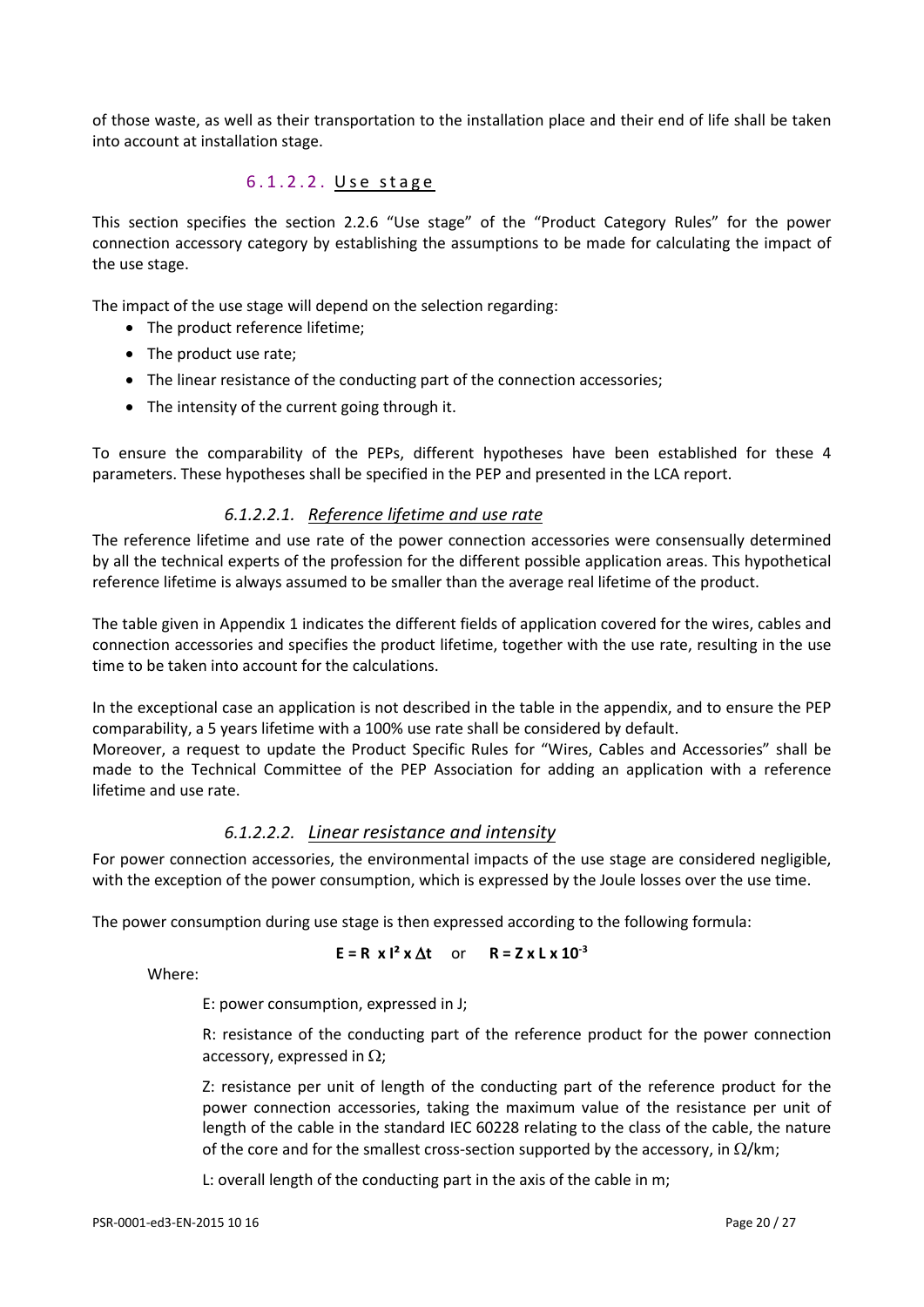I : intensity in A;

∆t: time of use in s.

For connection accessories, because of the wide variety of possible uses of these products for a given application and to ensure the comparability of the PEPs, the functional unit is expressed for an intensity of 1A per active conductor.

This rule enables the Joule losses to be expressed in the use stage regardless of the specific scenario to each user of the PEP.

With the same objective, resistance R of the conducting part is calculated for the most unfavorable case to take into account of all possible situations and enable the user to do the calculation.

The exact impact of the use stage shall be determined by the users of the PEP according to the context of use of the product, based on the impact calculated for 1A.

- Where the conducting part forms part of the connection accessory (accessory and conducting part in the packaging unit), R is then given by the manufacturer, considering that the functional unit is given for 1A. Thus, by multiplying by the square of the intensity, the user of the PEP obtains the power consumption over the use time considered.
- Where the conducting part is supplied by the installer (accessory without the conducting part in the packaging unit), the impact of the use stage is given for a resistance R of 1Ω

The actual resistance R shall be taken into account by the installer according to the rules set out above. Thus by multiplying by the square of the intensity and by the actual resistance of the conducting part, the user of the PEP obtains the power consumption over the use time considered.

For multi-conductor cables, and assuming a balanced system, a current of 1A in each conductor shall be considered, except for the protective conductor. The protective conductor is not taken into account when calculating the Joule losses.

### 6.1.2.3. End of Life stage

This section will supplement the section 2.2.7 "End of life stage" of the "Product Category Rules" for the power connection accessory category by establishing the steps to be considered at the end of life stage.

To ensure PEP comparability, end of life steps to be taken into account are:

- The separation between the accessory and the connected cable,
- Transportation, assuming a local transport as described in the "Product Category Rules",
- Landfilling of materials as described in the "Product Category Rules".

The processes of removal and/or dismantling of power accessories are excluded from the system PEP perimeter. The impact of removal shall be carried out by the PEP user, considering the product use features.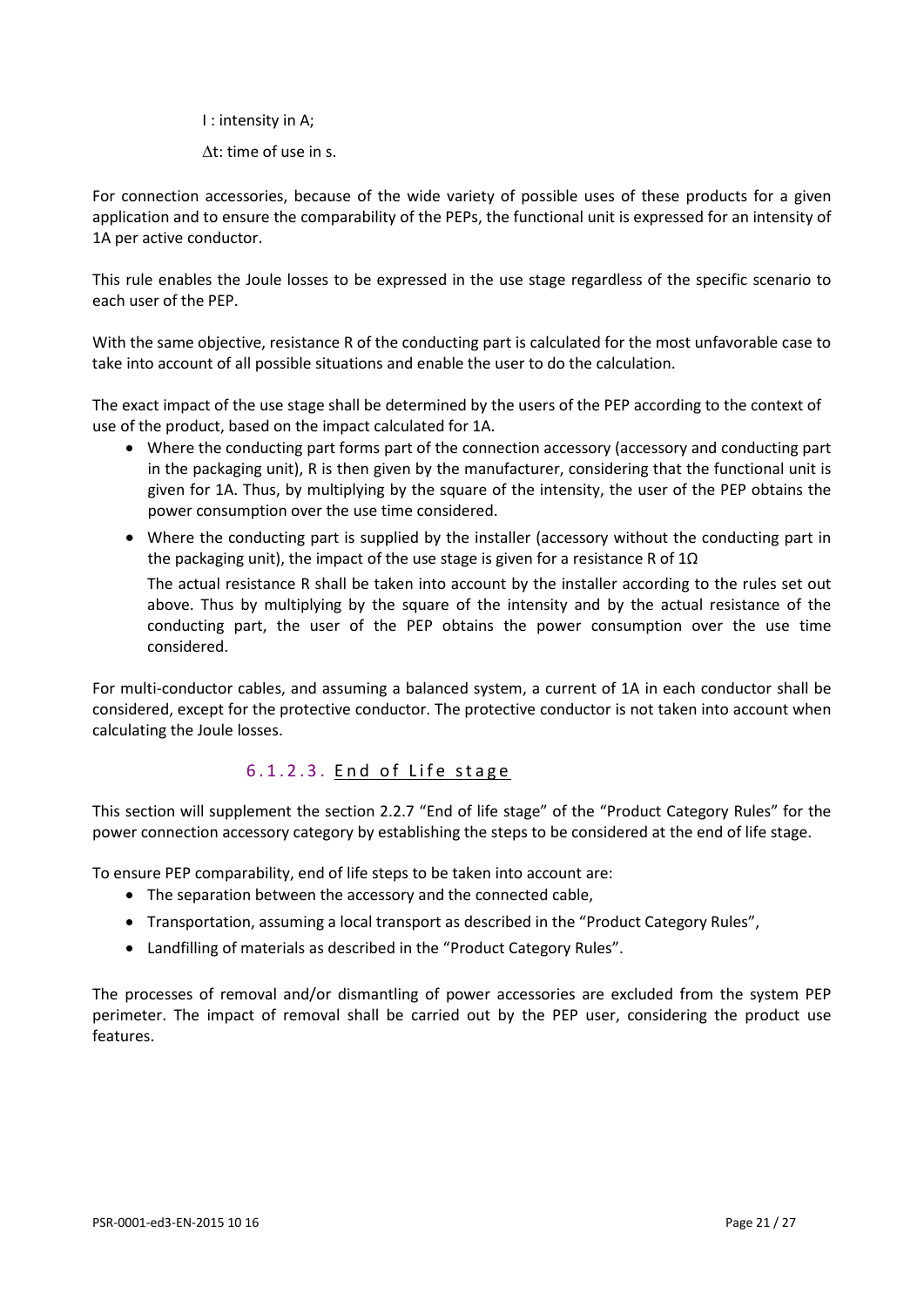### <span id="page-21-0"></span>**6.2.** Optical Telecom accessories

This section concerns all equipments and accessories for passive telecom connections used in optical telecommunication networks, such as described below.



**Figure 1 : Representation of an optical fiber network**

Telecom accessory families considered are:

- Equipped bay and server farm
- Equipped cable heads and optical drawers
- Equipped cabinets
- Indoor optical boxes (OTO, ENTI, MDU, MMDB, OLT, FDU, …)\*
- Outdoor optical boxes (BP, OLT, …)\*
- Passive optical components (connectors, plugs, couplings, cords, pigtails, etc.)

The pre-terminated optical cables shall be handled by the integrator of solutions as a set of discrete components.

(\*) Definitions : OLT: Optical Line Termination FDU : Fiber Distribution Unit BP : Branching Point

OTO : Optical Terminal Outlet ENTI : External Network Testing Interface MDU : Multi-Dwelling Unit MMDB : Multi-operator MDU Distribution Box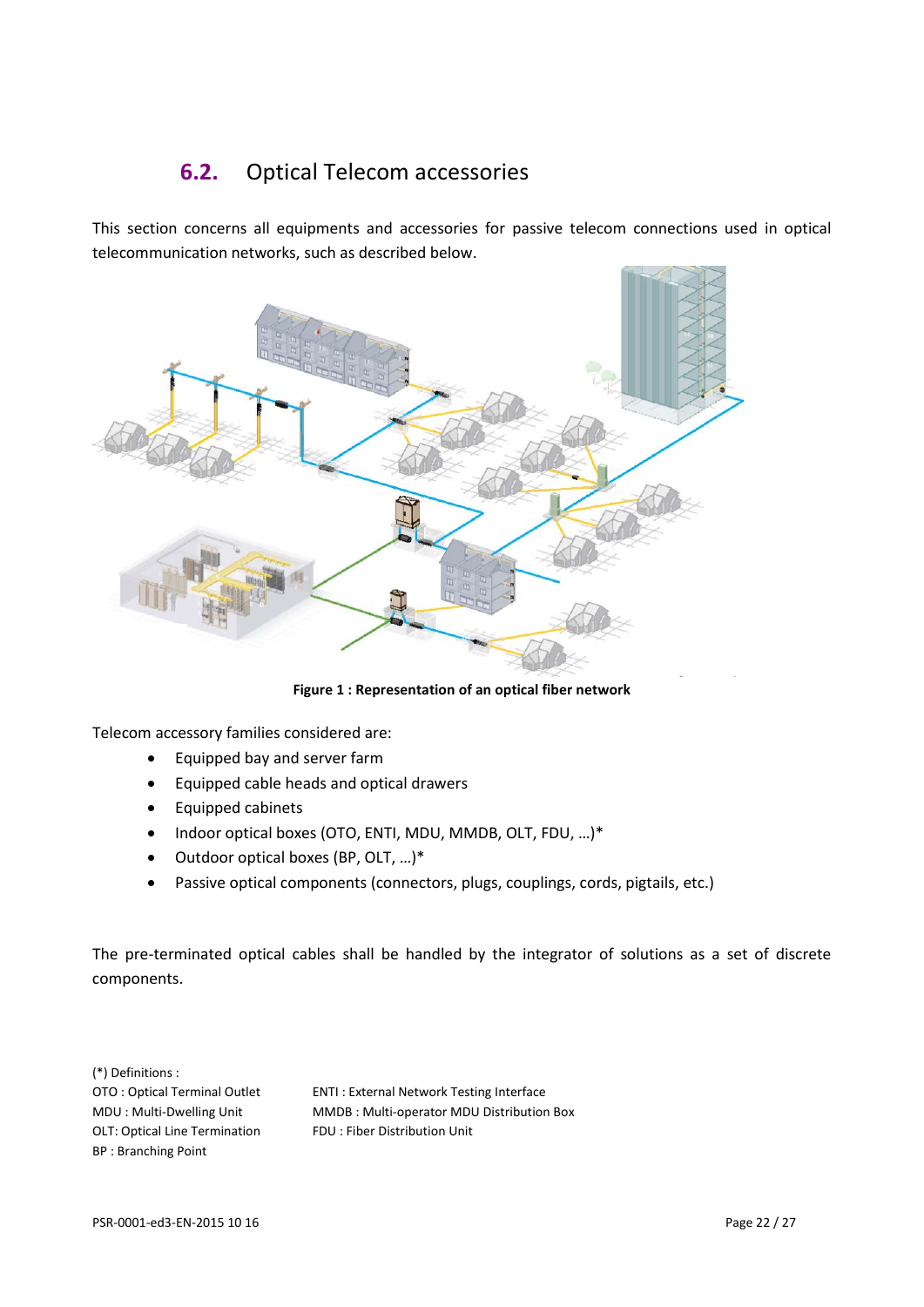### **6.2.1.** Functional unit and reference flow description

This section specifies the section 2.1 "Functional unit and reference flow description" of the PCR (PEP-PCR-ed3-EN-2015 04 02) for the optical telecom accessory category. It defines more precisely the functional unit for this product category.

In order to define the functional unit for optical telecom accessories, the manufacturer shall use the standard formulation indicated below:

*« To protect and link, splice or connect*

- *a connection point,*
- *during X years (reference lifetime)*
- *with a Y% use rate*

*Lifetime and use rate correspond to the Z application as defined in the table given in Appendix 1 of the specific rules for wire, cables and accessories. »*

According to the functional unit definition, production, distribution, installation and end of life stages depend on the maximum capacity of the reference flow fulfilling the functional unit.

The number N of connection points depends on the reference product used in the reference flow. The reference product belongs to a family of products listed in the introduction.

Consequently, the manufacturer shall realize the life cycle assessment for the maximal capacity of the reference product and shall present the results reduced to one connection point.

Note:

- A connection point is available in various ways: fusion splices, mechanical splicing, connectors. The nature of these connection points shall be specified in the PEP.
- Storing, Mixing and Deriving are secondary functions of equipments and accessories for Optical Telecom connections which are not included in the calculation of environmental impacts. Nevertheless, if necessary, these functions should be specified in the PEP.

#### Example of formulation of the functional unit:

*« To protect and link a connection point for 30 years with a 70% use rate for optical telecommunication application in residential building ».*

### **6.2.2.** System boundaries

As described in the "Product Category Rules", the following life cycle stages shall be included:

- The manufacturing stage as described in paragraph 2.2.3 of the "Product Category Rules",
- The distribution stage as described in paragraph 2.2.4 of the "Product Category Rules",
- The installation stage as described in paragraph 2.2.5 of the "Product Category Rules",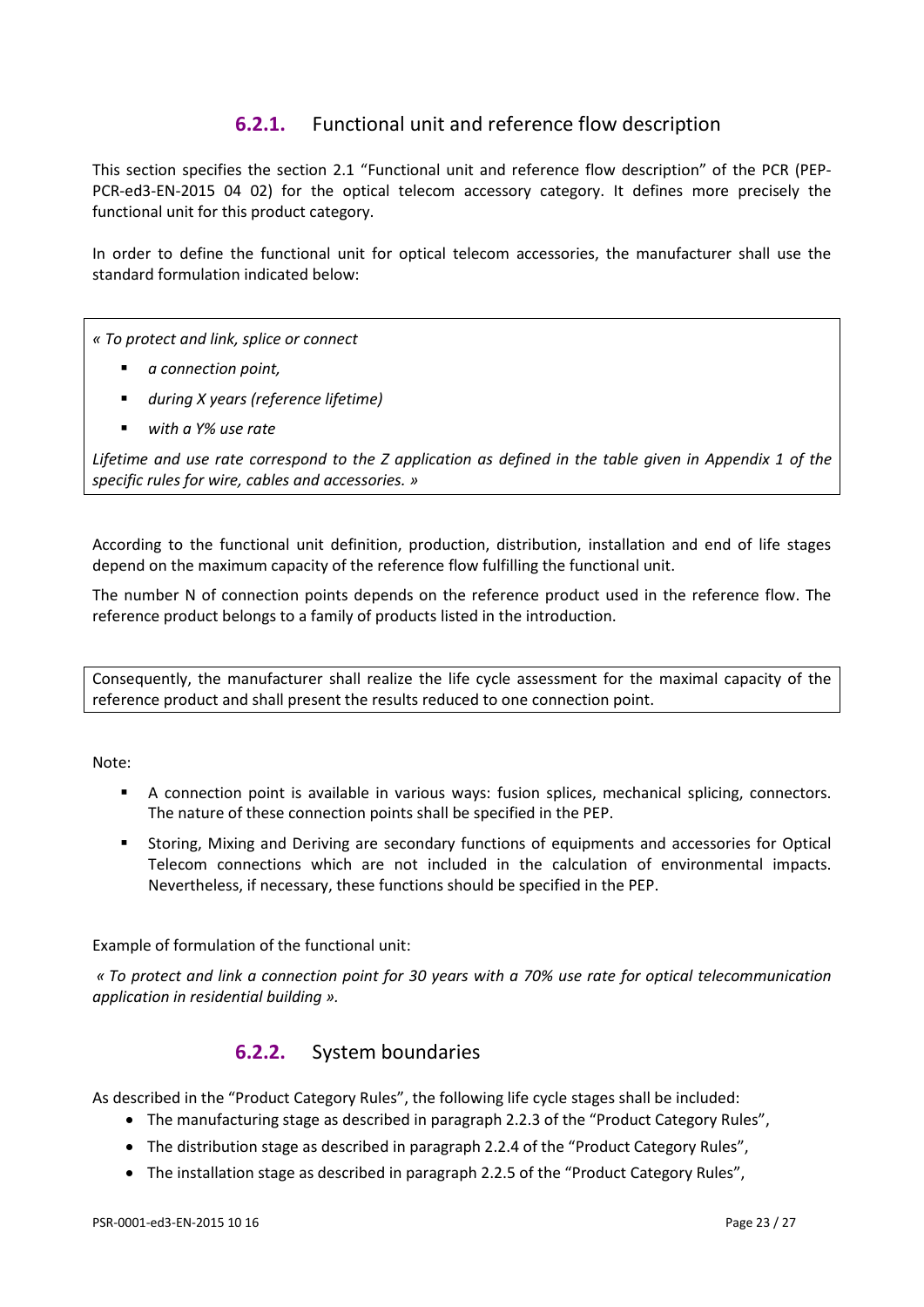- The use stage as described in paragraph 2.2.6 of the "Product Category Rules",
- The end of life stage as described in paragraph 2.2.7 of the "Product Category Rules".

The following sections complete, for the installation, use and end life stages, the respective sections 2.2.5, 2.2.6 and 2.2.7 of the "Product Category Rules" (PEP-PCR-ed3-EN-2015 04 02).

#### 6.2.2.1. Installation stage

This section specifies section 2.2.5 "Installation stage" of the "Product Category Rules" for optical telecom accessory category. Concerning optical telecom accessories, and considering the wide range of possible installation of these products, the installation stage is excluded from the system boundaries..

This extended cut-off rule does not exclude the respect of the other requirements from the "Product Category Rules" (PEP-PCR-ed3-EN-2015 04 02), such as considering the packaging treatment, or waste from the installation stage (manufacturing, transportation and end of life of waste).

Below the environmental impacts table, it shall be mentioned that the impact concerning the product installation process should be completed by the PEP user, depending on its installation scenario.

### 6.2.2.2. Use stage

This section specifies the section 2.2.6 "Use stage" of the "Product Category Rules" for the optical telecom accessory category by establishing the assumptions to be made for calculating the impact of the use stage.

The environmental impacts of the use stage are calculated from joules effect losses of the optical connections.

#### **Use stage losses determined by measurement**

For the use stage losses determined by measurement, the following formula shall be used:

$$
P_{\text{lost}} = P_{\text{input}} - P_{\text{output}}
$$

Conversion mW in dBm :  $P[mW] = 10^{(P[dBm]/10)}$ 

Where:  $P_{\text{lost}} = \text{loss of optical signal in Watt}$  $P_{input}$  = input power in Watt  $P_{\text{output}} =$  output power in Watt

In all cases, the value obtained in Watt shall be multiplied by the reference lifetime and use rate of the corresponding application to obtain the energy consumed in Wh or Joule (see Appendix 1).

#### **Use stage losses determined by calculation**

Depending on the connection technology used, the maximum losses (Pcx) specified by the manufacturers are given in the table below.

As in the paragraph 4.2.2.3 of this document, it is considered that the power injected into the connection is 0 dBm or 1 mW and assumed a close connection with the laser (the most unfavorable case). The calculation of the maximum value of the connection loss is made as follow: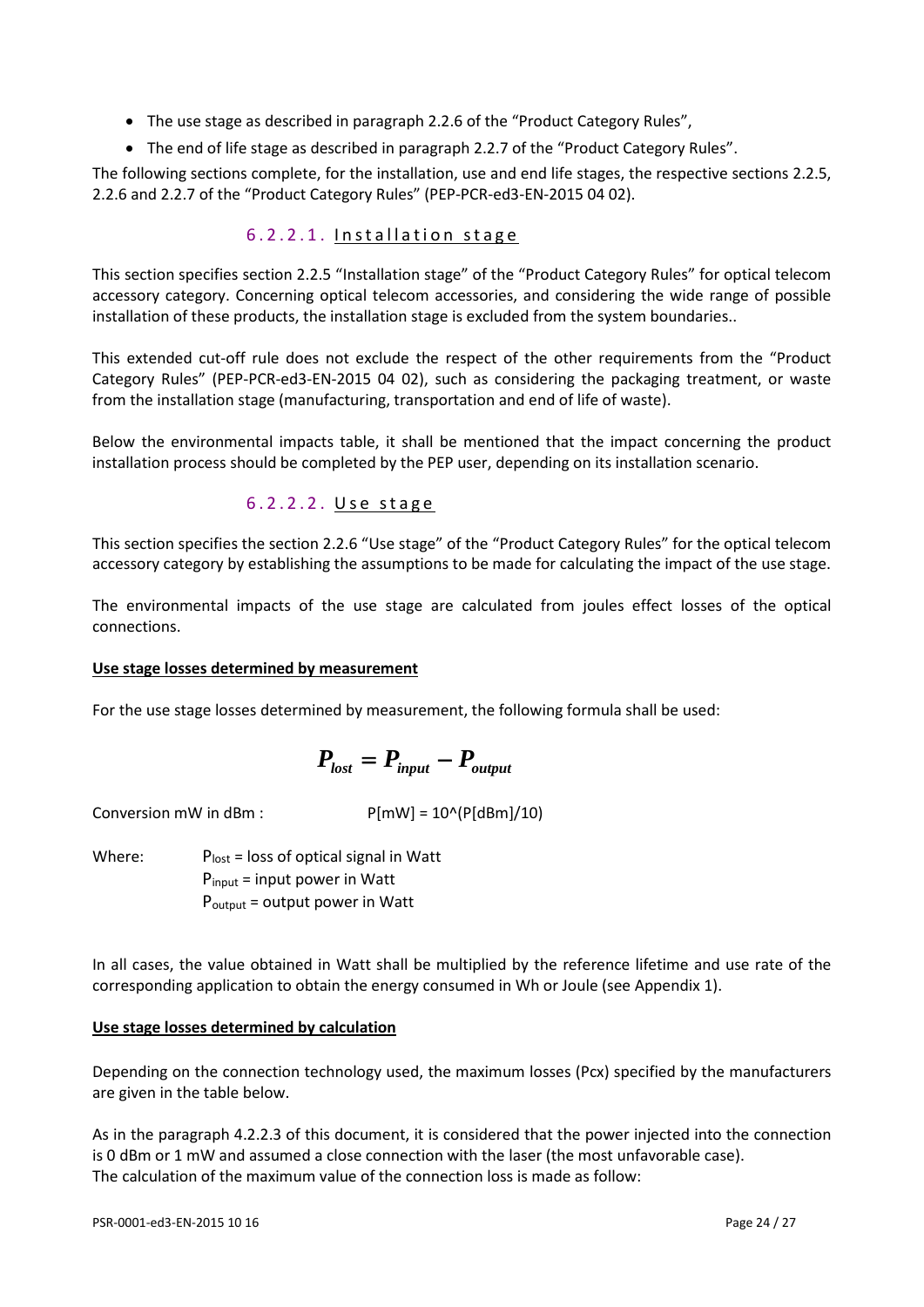$$
P_{connection} = 1 - 10^{(-Pcx/10)}
$$

#### **Table 3 : Data for optical connections**

| <b>Technology used</b>     | Loss expressed in dB (Pcx) | <b>Connection loss in mW</b> |
|----------------------------|----------------------------|------------------------------|
| <b>Fusion splice</b>       | $0.1$ dB                   | $0.023$ mW                   |
| <b>Mechanical splicing</b> | 0.25 dB                    | $0.056$ mW                   |
| Connector                  | 0.5 dB                     | $0.109$ mW                   |

The energy consumed by **an optical connection** is then obtained by multiplying this value expressed in Watt by the reference lifetime, expressed in seconds, and the use rate.

In the case products in the reference flow support multiple types of connection technologies, the calculation shall be made by taking into account the most unfavorable technology.

For example, for a reference lifetime of 20 years and a 100% use rate, the total energy consumed in use is:

0.109x10-3 [W] x 20 [years] x 365 [days] x 24 [hours] x 3600 [seconds] = **68 748 Joules**

For illustration, 68,748 Joules is the energy consumption of a bulb of 70 watts during 16 minutes.

In general, the choices made and the underlying assumptions for the loss calculation shall be identified in the PEP and justified in the LCA report.

### 6.2.2.3. End of Life stage

This section supplements the section 2.2.7 "End of life stage" of the "Product Category Rules" for the optical telecom accessory category by setting the processes to be considered in the study of the end of life stage.

To ensure PEP comparability, end of life steps to be taken into account are:

- The separation between the accessory and the connected cable,
- Transportation, assuming local transport as described in the "Product Category Rules"
- Landfilling of materials as described in the "Product Category Rules".

As for the installation stage, considering the wide range of possible removal processes of these products, the removal processes and/or dismantling of cables are excluded from the PEP perimeter. The impact of removal shall be carried out by the PEP user, considering the product use features.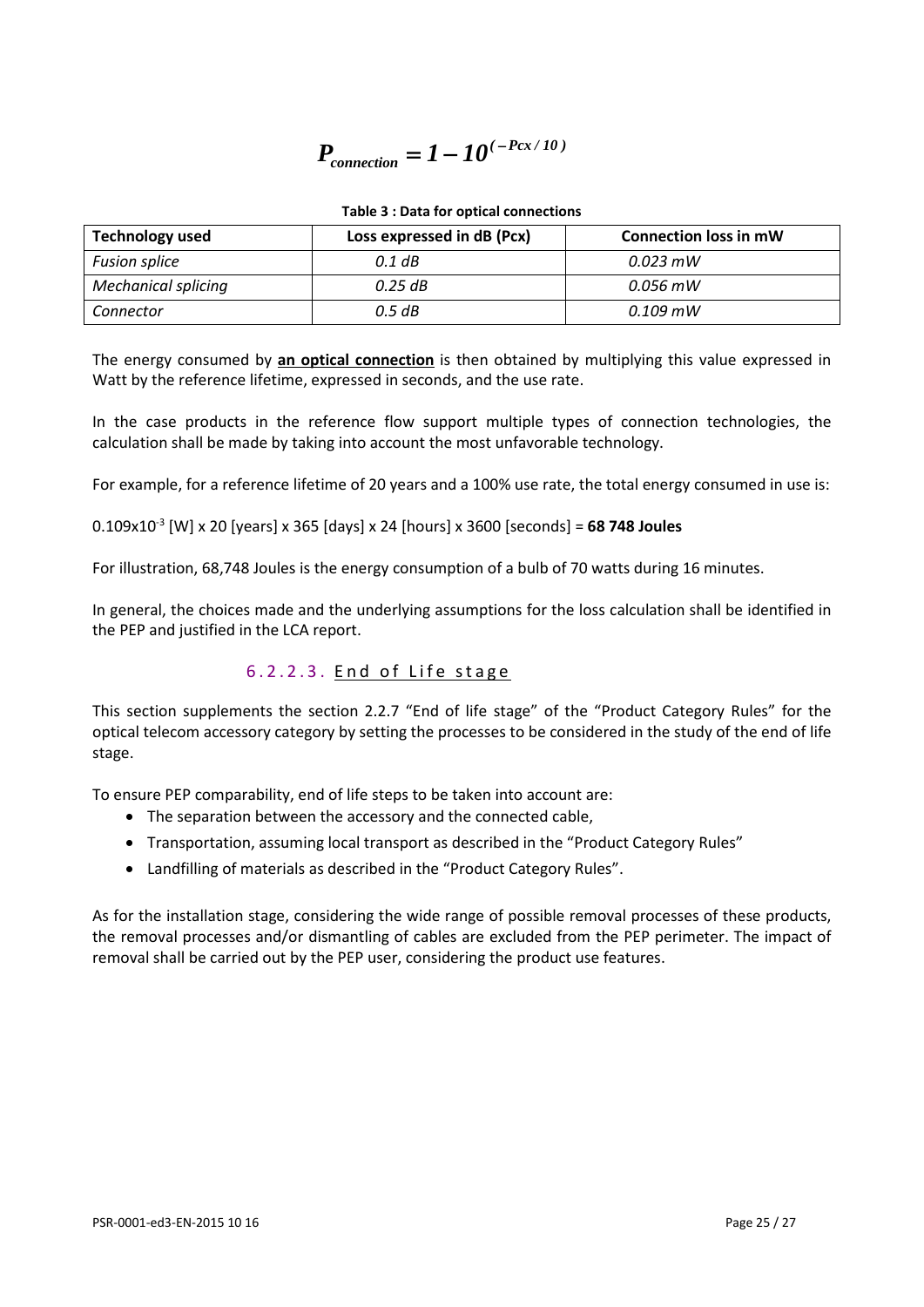## <span id="page-25-0"></span>**7. Appendices**

|  |  | Appendix 1 : Hypothesis per application area |
|--|--|----------------------------------------------|
|--|--|----------------------------------------------|

| <b>APPLICATION AREAS</b> |                                         | Lifetime | <b>Use</b> | <b>Used time</b> |
|--------------------------|-----------------------------------------|----------|------------|------------------|
|                          | <b>Applications</b>                     | (years)  | rate       | (years)          |
|                          | Energy distribution networks            | 40       | 100%       | 40               |
| <b>INFRASTRUCTURES</b>   | Railway networks                        | 30       | 100%       | 30               |
|                          | Telecom networks (fixed and mobile      | 20       | 100%       | 20               |
|                          | phones)                                 |          |            |                  |
|                          | Oil, gas and petrochemicals             | 30       | 100%       | 30               |
|                          | Handling                                | 10       | 50%        | 5                |
| <b>INDUSTRIAL</b>        | Automation                              | 5        | 100%       | 5                |
| <b>APPLICATIONS</b>      | <b>Nuclear</b>                          | 40       | 100%       | 40               |
|                          | Wind turbines                           | 20       | 30%        | 6                |
|                          | Photovoltaic power plants               | 10       | 50%        | 5                |
|                          | Airports                                | 20       | 100%       | 20               |
|                          | Civil aeronautics                       | 15       | 80%        | 12               |
| <b>ONBOARD SYSTEMS</b>   | Shipbuilding and marine                 | 30       | 80%        | 24               |
|                          | Rolling stock                           | 30       | 50%        | 15               |
|                          | Automotives (Cars and trucks)           | 10       | 10%        | $\mathbf{1}$     |
|                          | Residential/tertiary/industrial         | 30       | 70%        | 21               |
|                          | Data centers                            | 10       | 100%       | 10               |
| <b>BUILDING</b>          | LAN: residential                        | 10       | 17%        | 1.7              |
|                          | LAN: tertiary                           | 10       | 25%        | 2.5              |
|                          | LAN: industrial (factories, warehouses) | 10       | 100%       | 10               |